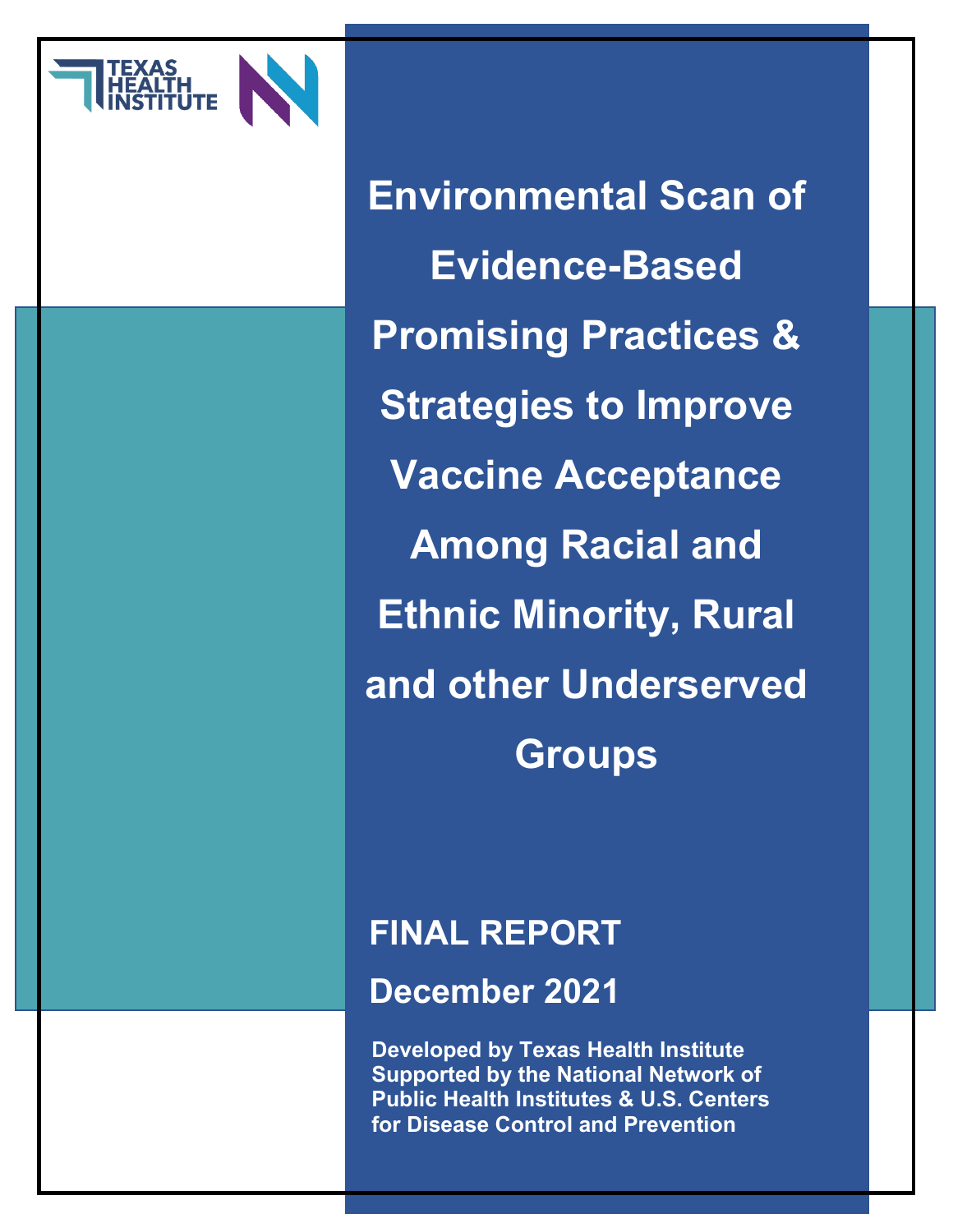#### **ACKOWLEDGEMENTS**

Thank you to Vincent Lafronza, Tracy Wharton, and Oscar Espinosa for their support and advice on the continued completion of this project to inform and guide vaccine equity in the United States.

Thank you to Dr. Timothy Callaghan, Assistant Professor School of Public Health at Texas A&M University, for their willingness to discuss ideas and provide expert advice.

#### **ABOUT THE TEAM**

Texas Health Institute is a non-profit, non-partisan public health institute with the mission of advancing the health of all. Since 1964, we have served as a trusted, leading voice on public health and healthcare issues in Texas and the nation. Our expertise, strategies, and nimble approach makes us an integral and essential partner in driving systems change. We work across and within sectors to lead collaborative efforts and facilitate connections to foster systems that provide the opportunity for everyone to lead a healthy life. For more information, visit [www.texashealthinstitute.org](http://www.texashealthinstitute.org/) and follow us @TXHealthInst.

#### **TEAM**

Ankit Sanghavi, BDS, MPH, Executive Director Afrida Faria, MPH, Senior Health Equity Policy Analyst Cody Price, MPH, Health Policy Research Analyst Aila Prieto, MPH, Health Equity Graduate Intern

**This project is supported by NNPHI, with funding from the Centers for Disease Control and Prevention of the U.S. Department of Health and Human Services (HHS) as part of a financial assistance award totaling \$4,000,000 with 100 percent funded by CDC/HHS. The contents of this document are those of the author(s) and do not necessarily represent the official views of, nor an endorsement, by CDC/HHS, or the U.S. Government.**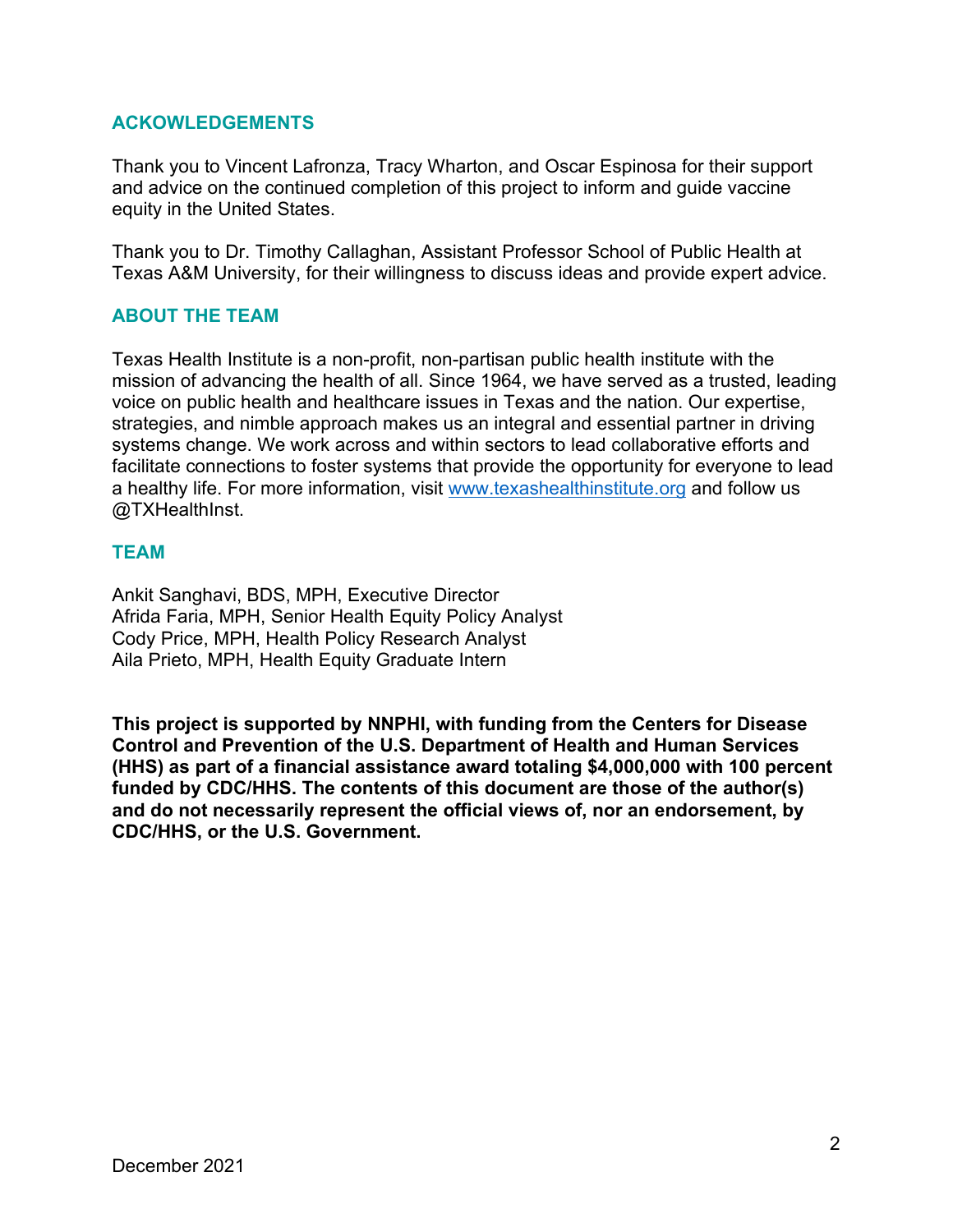## **Table of Contents**

| #1 - Partnerships with Trusted Community Organizations for COVID-19 Vaccine Advocacy 11 |  |
|-----------------------------------------------------------------------------------------|--|
| #2 – Vaccine Outreach and Education through a Community Health Worker Model 12          |  |
| #3 – Development of Vaccine Equity Task Forces through Community Partnerships 13        |  |
| #4 – Initiatives to Meet the Community Where They Are – Mobile Health Clinics and Home  |  |
|                                                                                         |  |
|                                                                                         |  |
|                                                                                         |  |
|                                                                                         |  |
|                                                                                         |  |
|                                                                                         |  |
|                                                                                         |  |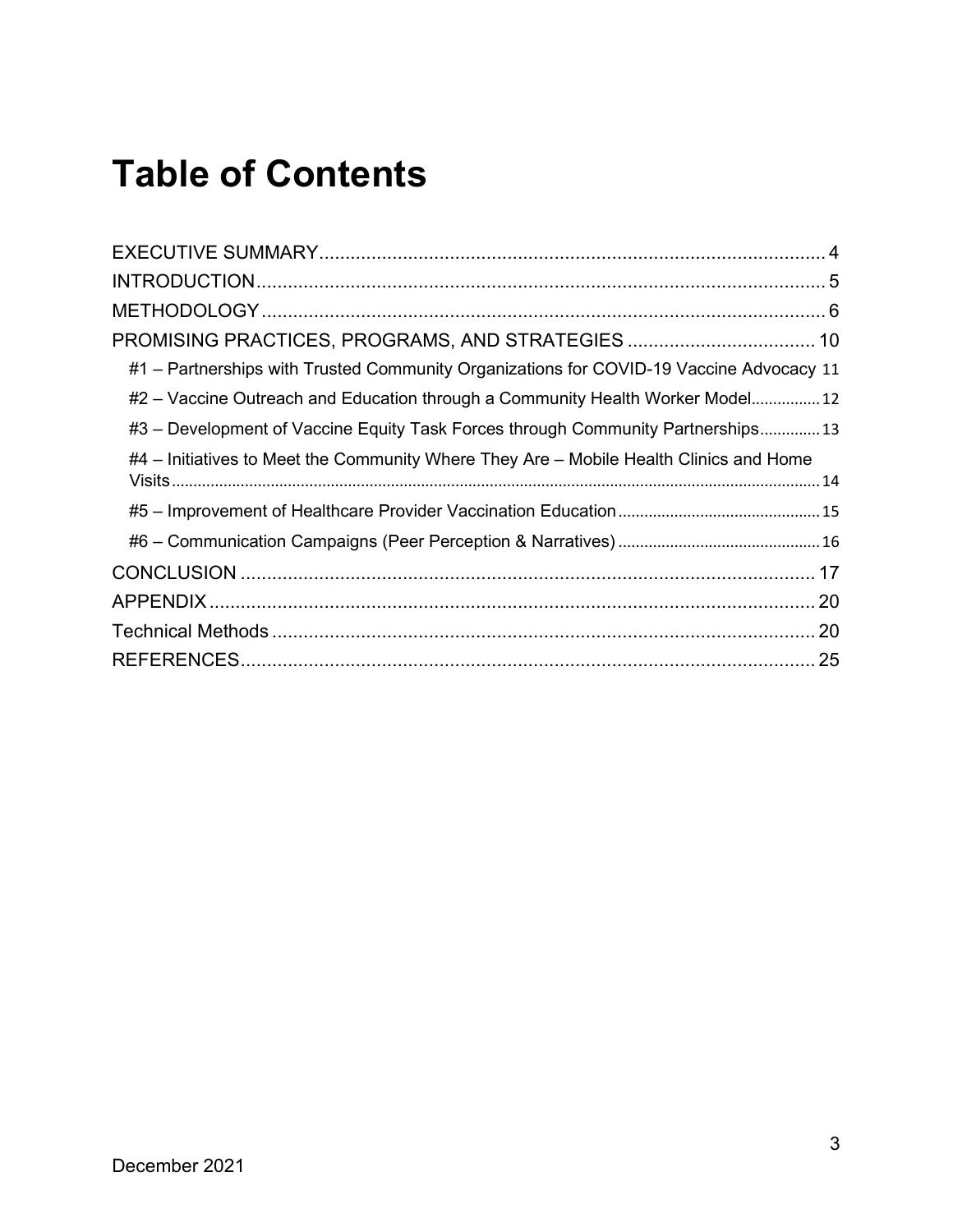## <span id="page-3-0"></span>**EXECUTIVE SUMMARY**

The purpose of this report is to evaluate and recommend evidence-based, promising practices and strategies to improve vaccine acceptance among racial and ethnic minority, rural, and other underserved groups through the United States. The authors conducted a rapid environmental scan and RE-AIM analysis of published literature identifying 35 articles and documents for analysis. Publications included peer-reviewed journal articles, commentary articles, and impact reports. The RE-AIM Framework – Reach, Effectiveness, Adaptation, Implementation, Maintenance, designed specifically to address how well scientific insights can be put into practice, provides an objective measurement to compare strategies.

Six promising strategies emerged from this evaluation:

- 1. Partnerships with Trusted Community Organizations for COVID-19 Vaccine Advocacy
- 2. Vaccine Outreach and Education through a Community Health Worker Model
- 3. Development of Vaccine Equity Task Forces through Community Partnerships
- 4. Initiatives to Meet the Community Where They Are Mobile Health Clinics and Home Visits
- 5. Improvement of Healthcare Provider Vaccination Education
- 6. Communication Campaigns (Peer Perception & Narratives)

From the analysis, we found that partnering with community organizations (including barbershops, beauty salons, and faith-based interventions) and communication strategies had notably higher scores in reach and effectiveness, or internal validity. This evaluation highlights that interventions building on community-based outreach and partnerships to improve accessibility and education are key to advancing equitable vaccination. As community leaders and decisionmakers move towards mass COVID-19 vaccination, a focus on equitable processes and methods for vaccination is a must to combat decades-long history of injustice and misinformation in marginalized and underserved population groups.

Public health decision-makers at the federal, state, regional, local, tribal, and territorial levels could use the findings of this report to focus in on and proportionally allocate resources to the listed vaccine acceptance strategies that have a greater body of evidence to support their practice. In the wake of COVID-19, much of what is accepted about vaccines and vaccine acceptance is currently in flux; this report indicates a snapshot of the published literature and our understanding in late 2021.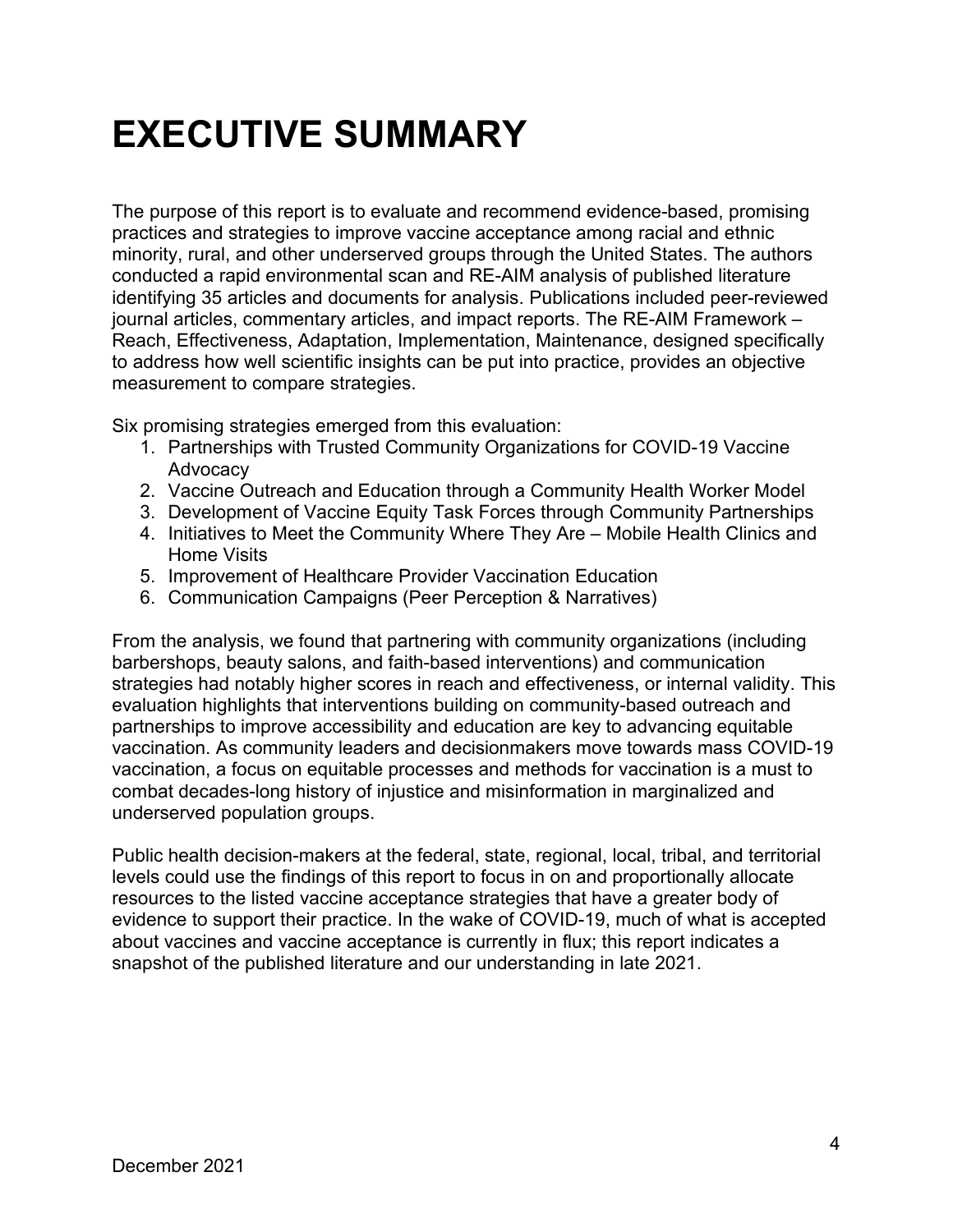## <span id="page-4-0"></span>**INTRODUCTION**

As of October 4, 2021 nearly 10 months after the first dose of the COVID-19 vaccine was administered in the United States, 61% of people have received it. However, wide inequities exist in vaccine uptake. Based on data from across 43 states, the percent of White people who have received their first dose (54%) was 1.2 times higher than the rate for Black people (46%) and 1.1 times higher than the rate for Hispanic people (51%) (Centers for Disease Control and Prevention, 2021; Ndugga et al., 2021). Similarly, rural counties (43.5%) in the U.S. have much lower rates of completed vaccination than urban areas (55.5%) (Murphy & Marema, 2021). These disparities in vaccination rates are an important reason why inequities in COVID-19 infections and death from 2020 persist into the present, disproportionately affecting rural, Black, Indigenous, and People of Color (BIPOC) (Garcia-Navarro & Artiga, 2021; Plater, 2021).

This trend is not unique to COVID-19 and reflects broader systemic inequities in vaccinations faced by communities of color, rural populations and other underserved communities. For example, similar disparities existed pre-COVID in knowledge, awareness and uptake of the human papillomavirus (HPV) vaccine (Boakye et al., 2017) or influenza vaccination rates (Grohskopf et al., 2020). The individual and collective reasons for these disparities vary from people to people [Brown, 2021; National Center for Immunization and Respiratory Diseases (CDC), 2021] as well as from disease to disease. Persistent historical examples of grave mistreatment by the medical establishment and government have created distrust among members of the Black community, the lack of culturally competent health services creates barriers to utilization among Hispanic individuals, and rural populations face an ongoing decline of healthcare availability and an increase in hospital closures (Kaufman et al., 2016).

However, across each of these demographic groups a number of interventions have directly addressed vaccine access and distribution, vaccine hesitancy, vaccine acceptance, and ultimately vaccine uptake. According to vaccine and public health experts, offering education and creating access with the backing of trusted members of that community are key to successful vaccine implementation (Aboelsaad et al., 2021; Brewer, 2021; Callaghan et al., 2021; National Center for Immunization and Respiratory Diseases (CDC), 2021). This report will present a sequential process of evaluating published literature focused on intervention strategies aimed at addressing vaccine acceptance and uptake from the past and the present COVID-19 pandemic environment. The aim of this report is to provide timely recommendations of promising programs, practices, and strategies for application based on a rapid review of the literature and evaluation utilizing the RE-AIM framework.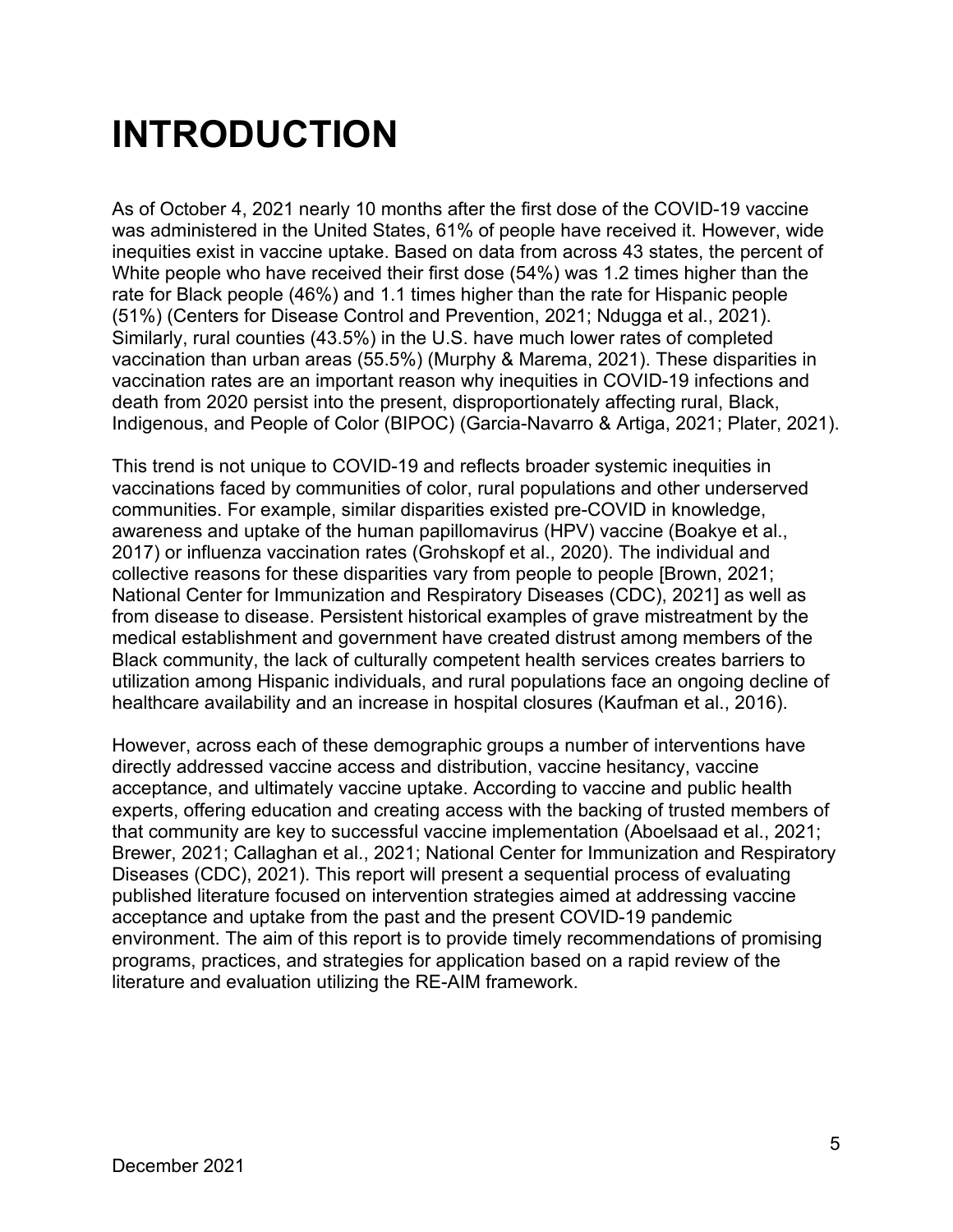## <span id="page-5-0"></span>**METHODOLOGY**

A six-tiered sequential approach was applied to the comprehensive search of research articles, reports, and resources related to equitable vaccine strategies, promising practices, and policies (Figure 1). In the first tier, a rapid review of literature, governmental and private sources, and news articles was conducted related to vaccination barriers, acceptance, and uptake. Recommendations of equitable vaccination strategies and interventions from organizations such as Association of State and Territorial Health Officials (ASTHO), National Association of County and City Health Officials (NACCHO), Health Lead Vaccine Equity Cooperative Hub, Center for Disease Control and Prevention, Rural Health Information Hub, and other leading public health institutes guided and informed the search and evaluation.

Tier two involved a more targeted search using online databases including PubMED, New England Journal of Medicine, GoogleScholar, Google, National Institute of Health/National Library of Medicine, and CDC between October 1<sup>st</sup> and October 22<sup>nd</sup>, 2021. This targeted search specifically focused on vaccine strategies in Black and Hispanic populations, limited English speaking populations, tribal nations, rural areas, and underserved populations in general. In the third tier, we distilled each of these interventions into broader categories as we noticed distinct themes and trends. Broader categories identified include community engagement, provider input, education, access, and other. Definitions of each category are included in Figure 1. An interview was conducted with Dr. Callaghan from Texas A&M University School of Public Health to confirm identified trends in the third tier. The conversation with Dr. Callaghan provided insight into vaccination barriers and equitable vaccine dissemination.

In the fifth tier, we took a deeper dive into the broader categories distilled in tier three. We expanded the search to include health promotion interventions shown to be effective in the populations of interest (e.g. partnerships with barbershops have shown to be effective for controlling blood pressure in Black men). Many of these interventions were recommended for increasing vaccinations in certain groups by leading organizations, but there remains a gap in literature for these strategies in regards to vaccination. A list of search terms is provided in Table 1 of the Appendix section of this report.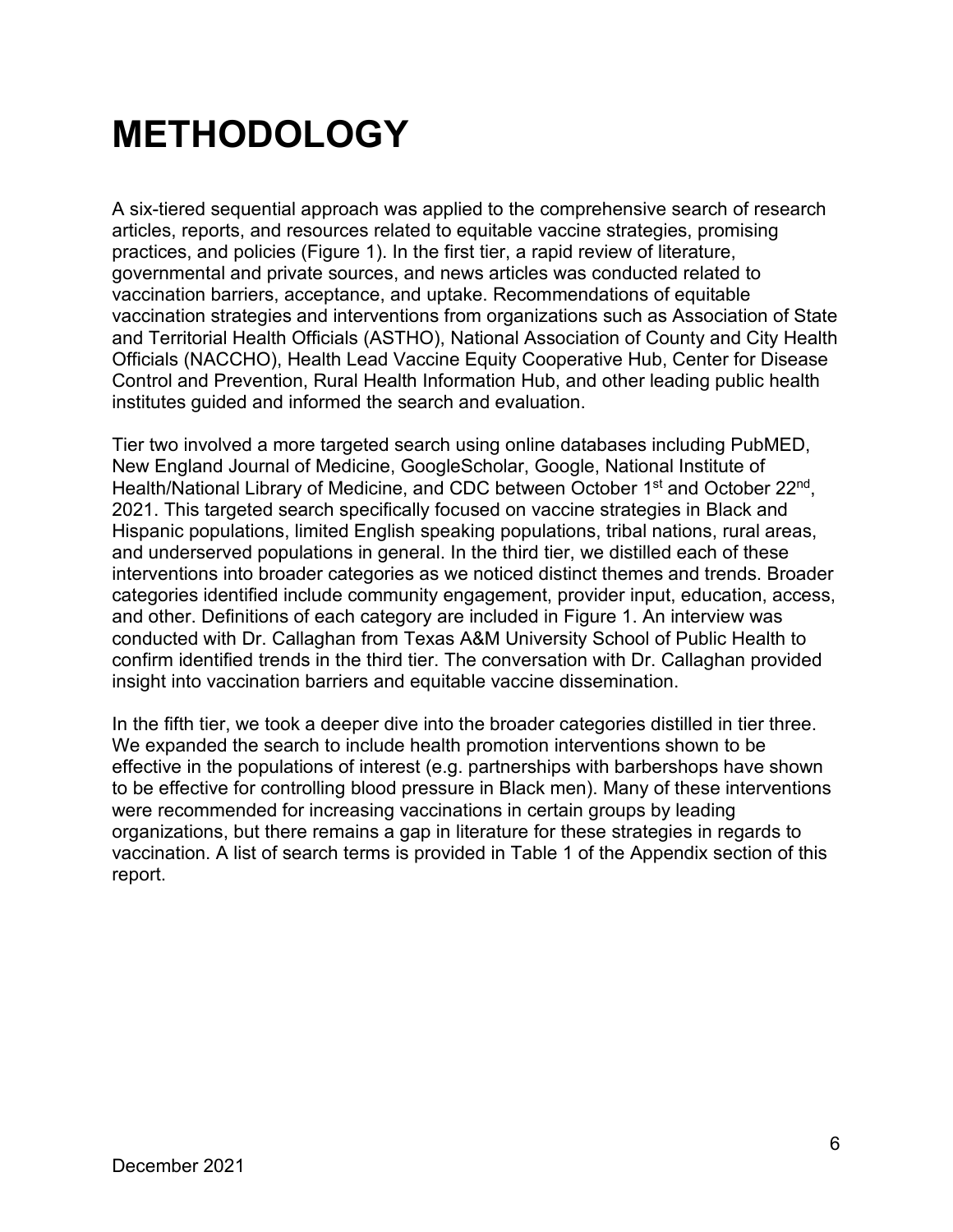

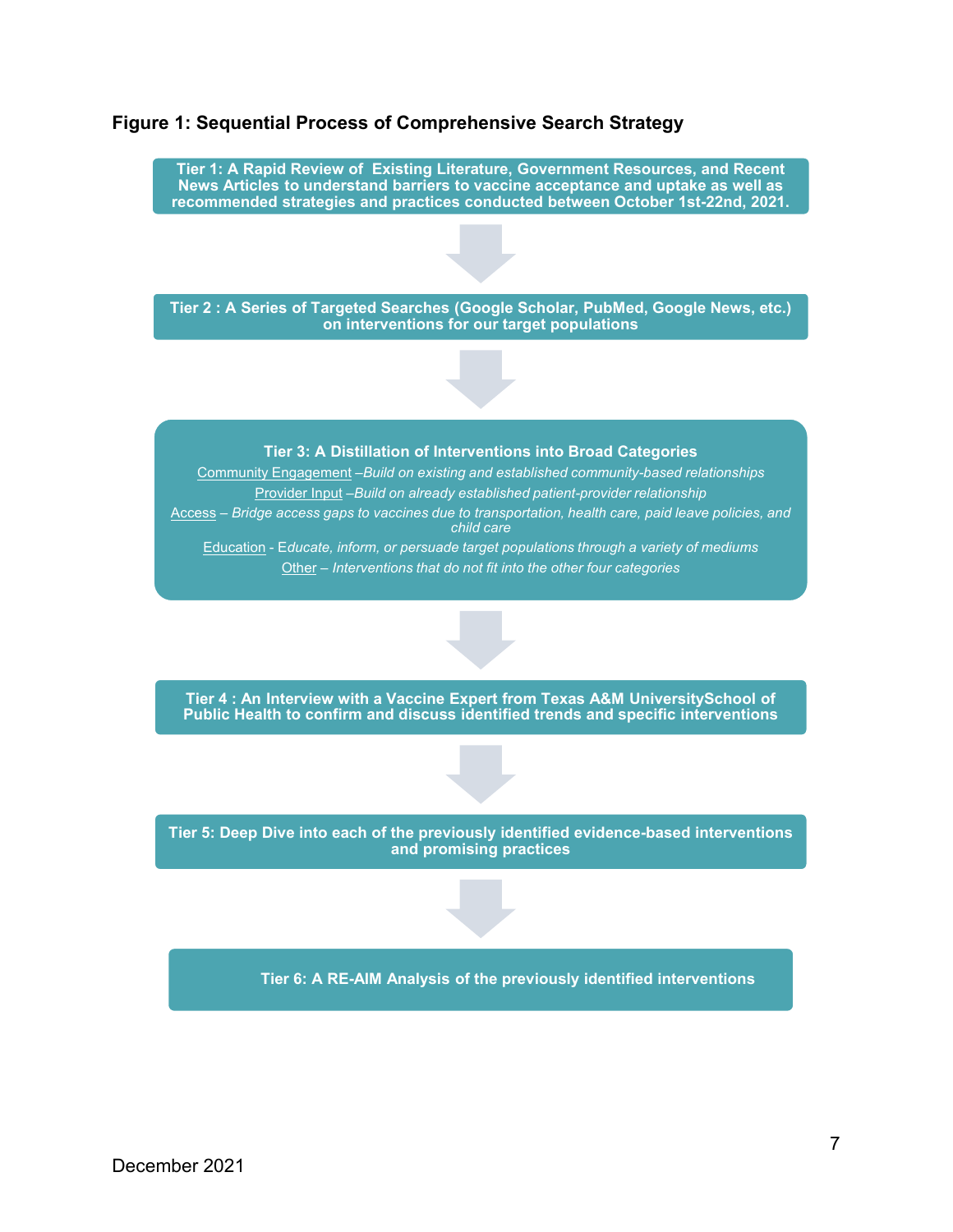The exclusion criteria for this analysis were broad without date restrictions. Studies were included if they met the following criteria:

- The adult population (18+) was considered the target population for any interventions, research, programs, and policies. Several studies were included that pertained to adolescent population, but the intervention was targeted towards providers or parents.
- Research and implementation of intervention only within the United States was considered for review.



#### **Figure 2: Search Strategy Flowchart**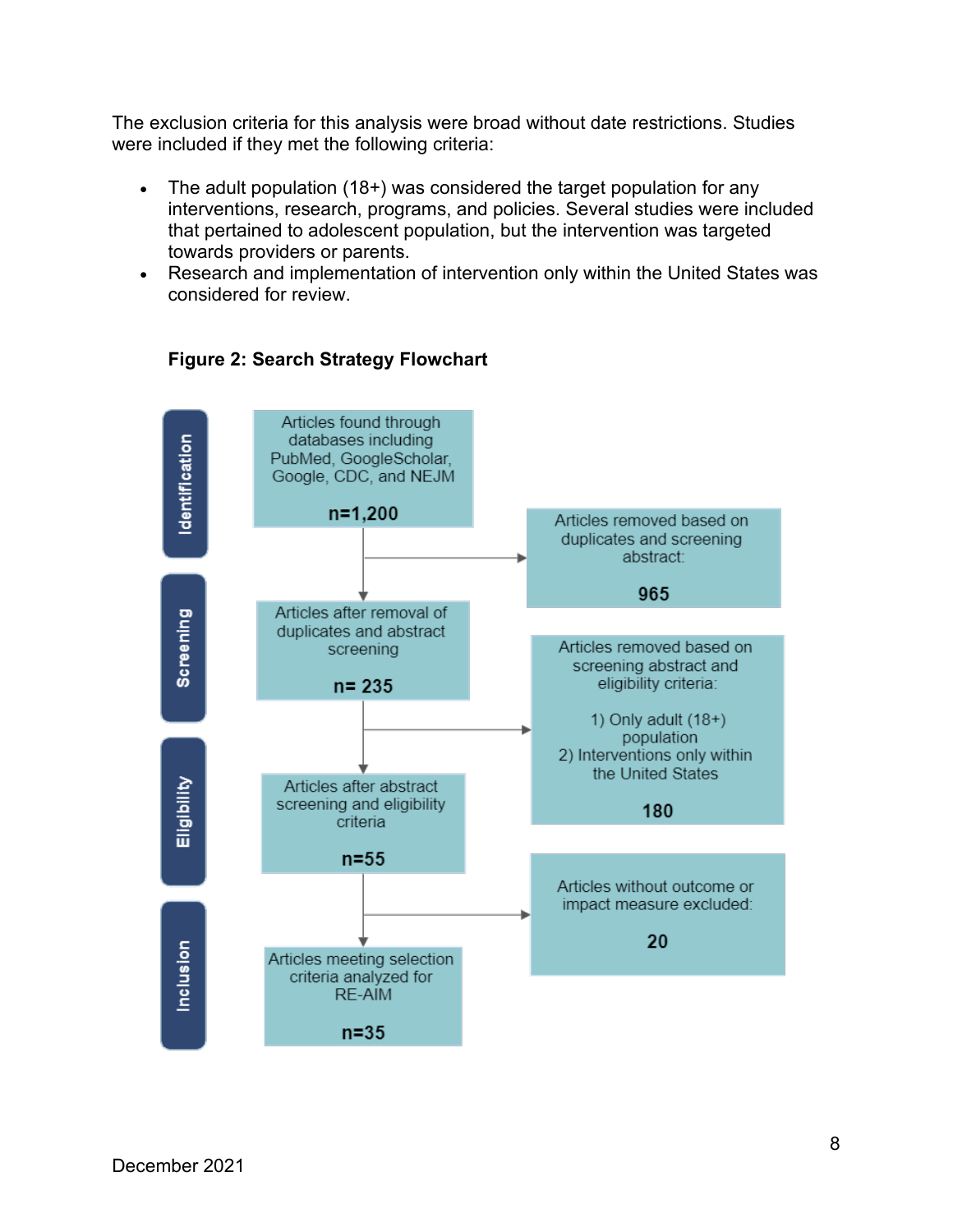A total of 1,200 articles were identified during the search process from tier one to five. After removing duplicate articles and conducting abstract and eligibility criteria screenings, a total of 35 articles were retained for the RE-AIM analysis (Figure 2).

The RE-AIM (Reach Effectiveness Adoption Implementation Maintenance) framework serves the purpose of translating evidence-based research to practice and assesses the public impact of programs and interventions both at an organizational and individual level. A modified version of the RE-AIM data extraction tool was used to conduct the literature reviews (accessed through [https://re-aim.org/\)](https://re-aim.org/). Seven indicators were used to assess reach, effectiveness, and adoption, five indicators were used to evaluate implementation, and four metrics to assess maintenance. Each dimension was analyzed as percent reported. For example, if an article reported on all seven indicators for reach, the percentage reported is 100%. All articles reviewed were given a total raw score out of thirty. A full list of dimensional measures is included in Table 2 of the Appendix.

A combination of factors was taken into consideration in determining the six most promising interventions in the priority population groups of interest. These dimensions include the total average score on the RE-AIM framework, frequency of application in different locations, strength of recommendations from leading sources, and confirmation from the vaccine expert were all taken into consideration in recommending the final six strategies. A more detailed report of the analysis can be found in the Appendix. Although a multi-faceted approach consisting of a systems-level intervention was a frequently recommended strategy by leading public health sources, we focused on more narrow, *specific types* of evidence-based strategies for the population groups of interest.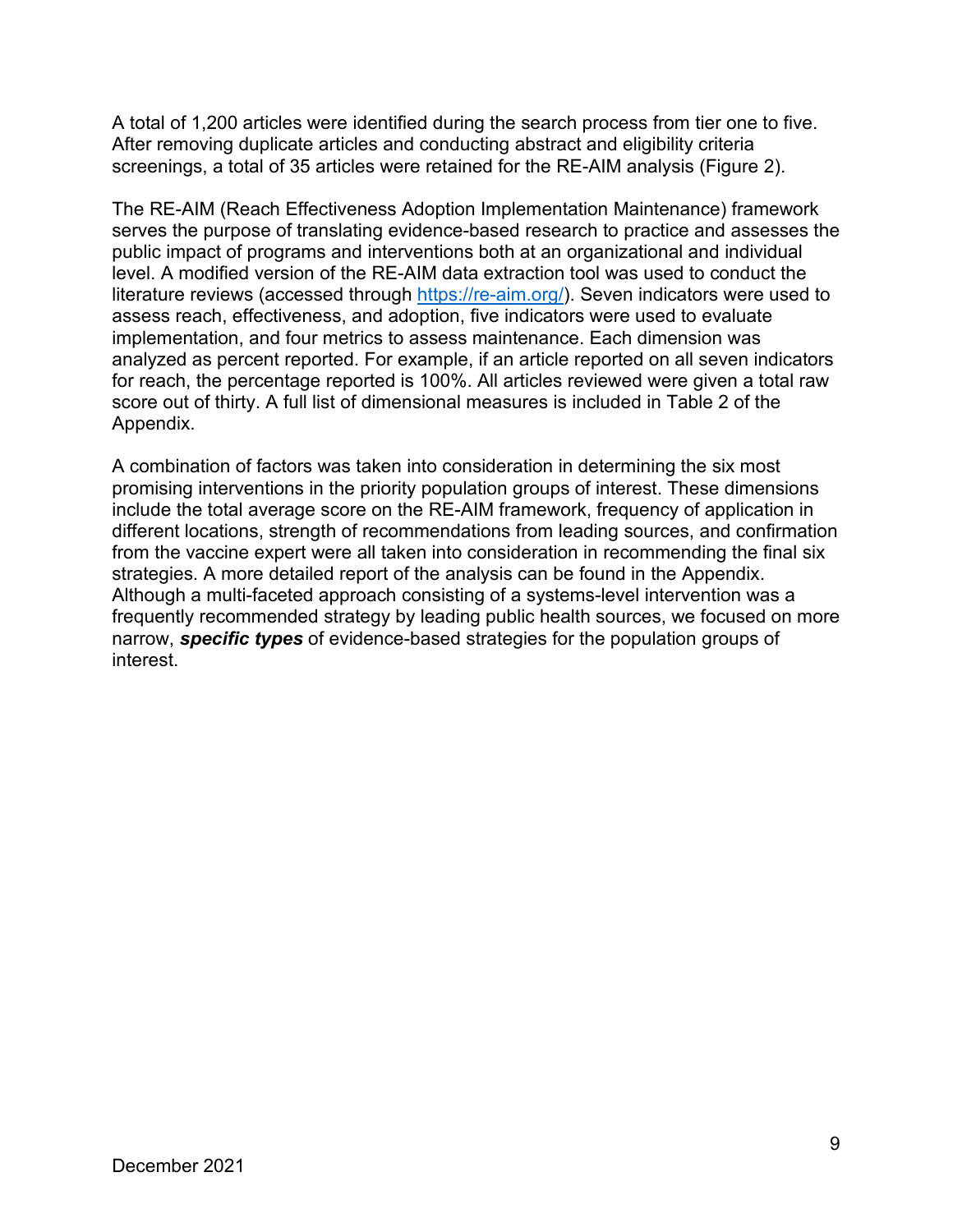## <span id="page-9-0"></span>**PROMISING PRACTICES, PROGRAMS, AND STRATEGIES**

Based on the analysis, the following are six evidence-based interventions, programs, and strategies to increase vaccine acceptance and uptake. These are numbered for ease of reference and should not be interpreted as a ranked order.

#1 – Partnerships with Trusted Community Organizations for COVID-19 Vaccine Advocacy

#2 – Vaccine Outreach and Education through a Community Health Worker Model

#3 – Development of Vaccine Equity Task Forces through Community **Partnerships** 

#4 - Initiatives to Meet the Community Where They Are – Mobile Health Clinics and Home Visits

#5 - Improvement of Healthcare Provider Vaccination Education

#6 - Communication Campaigns (Peer Perception & Narratives)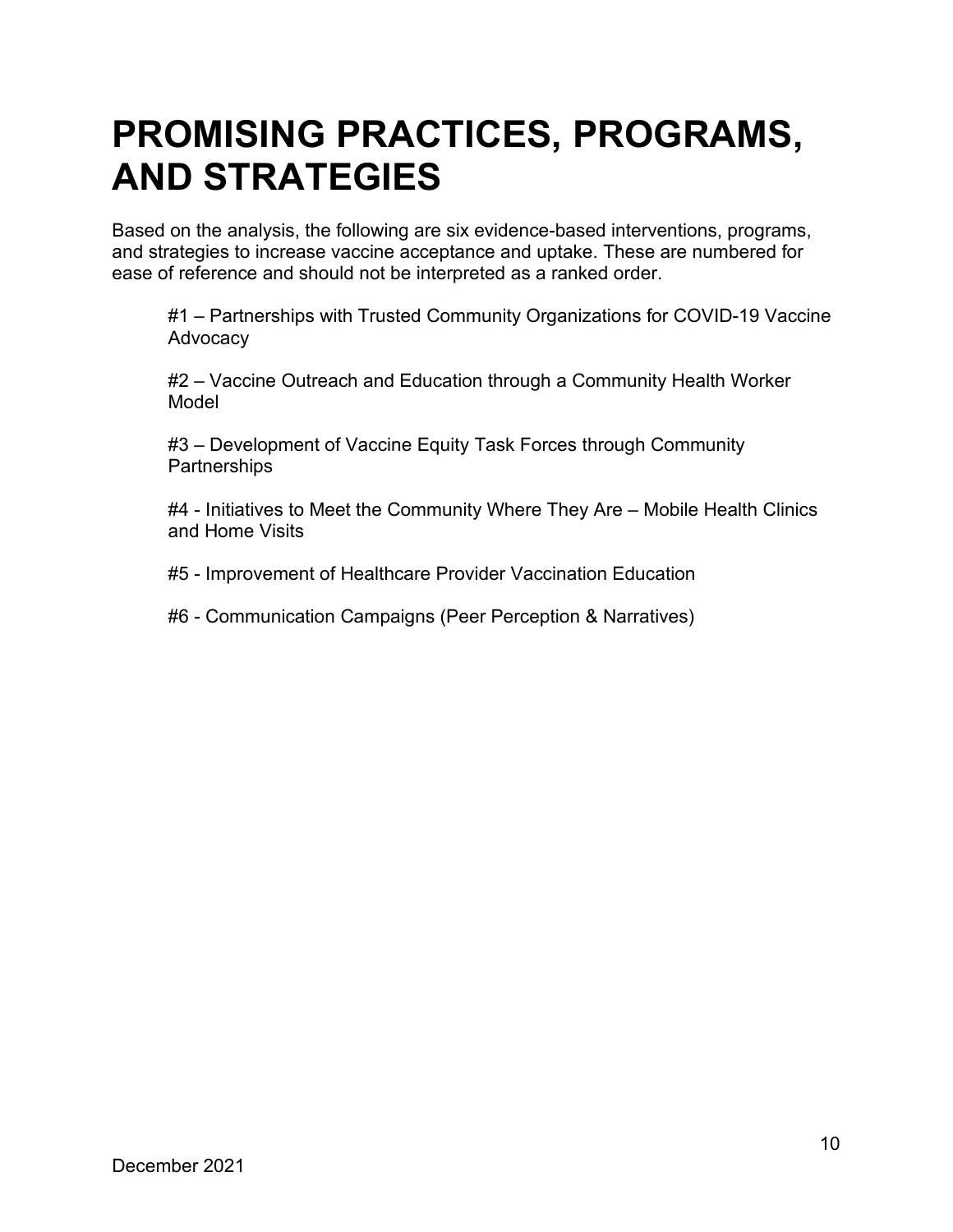### <span id="page-10-0"></span>**#1 – Partnerships with Trusted Community Organizations for COVID-19 Vaccine Advocacy**

**Partnering with barbershops, hair and beauty salons, churches, and other trusted community organizations for COVID-19 vaccine education, outreach, and administration.** For nearly two decades, partnerships with barbershops, hair salons, and beauty salons have proven effective for chronic disease education and prevention, and emerging data show their promise for improving vaccination education and uptake, particularly in Black, urban and other historically underserved communities. Not only do most people get haircuts every few weeks or months, in the US black community barbershops are often a place to unwind, "speak freely, receive feedback about who [they] are, who [they] want to be, and what [they] want to believe to be true about the world around us" (Dawson, 2020; Kameir, 2017). As owners, barbers, and stylists are seen as respected members of the community (Palmer et al., 2021) - individuals are more likely to trust information from such sources. Similarly, churches and faith-based organizations exhibit many of the same community driven, trusted qualities of barbershops and hair salons. "These cultural institutions are a safe space to have a discussion – you go to your faith leader and they'll answer your questions." In New York City, many church drives have worked in tandem with mobile vaccination clinics, training local groups to respond to vaccine hesitancy, and street canvassing (Stack, 2021). In short, businesses and faith-based organizations rooted in the culture of a community provide a trusting and accessible setting to exchange health information.

A strong body of evidence shows that by placing a cluster of interventions at these trusted community establishments, researchers were able to improve health outcomes. For black barbershops specifically, researchers were able to improve hypertension rates in a randomized control trial by 8.8% (Victor et al., 2011), later prove they were highly cost-effective (Bryant et al., 2021) and ultimately likely to generate substantial health benefits at scale (Kazi et al., 2021). When a 16-week diabetes prevention program was tailored for and implemented at 30 churches in the Mississippi Delta, researchers found participants lost an average of 2.34 kg and 2.7% of their body weight (Kim Yeary et al., 2011).

The Biden Administration has taken notice of one specific barbershop model - Health Advocates In-Reach and Research (HAIR) led by Dr. Stephen Thomas at the University of Maryland (University of Maryland School of Public Health, n.d.) - and their recent success in adapting these interventions to COVID-19 vaccine education and administration at Black barbershops and beauty salons (Hassanein, 2021; Reader, 2021). Emerging evidence suggests that partnerships with barbershops and hair salons, such as HAIR, may be highly effective in improving vaccine understanding, acceptance, and uptake. Research in this area is however limited in the number of unique interventions studied and published on, and of those published, research teams have traditionally focused on Black men; similar interventions for Black women deserve more attention (Palmer et al., 2021). Likewise, there is evidence that faith-based influenza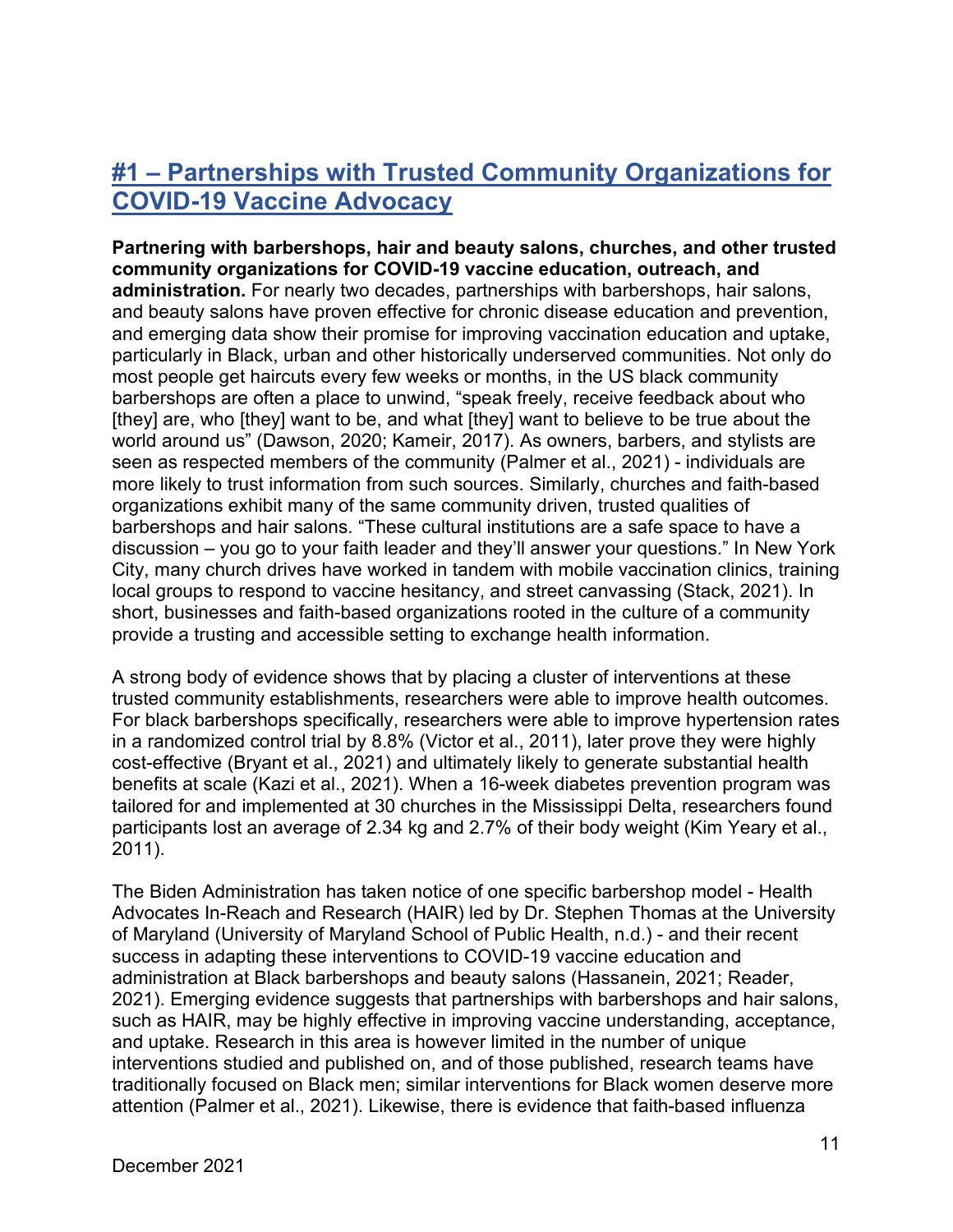and pneumococcal vaccination drives are significantly effective, and it stands to reason this can be applied to other vaccines and diseases (Daniels et al., 2007).

### <span id="page-11-0"></span>**#2 – Vaccine Outreach and Education through a Community Health Worker Model**

**Creating channels of outreach and education through Community Health Workers and Promotores to tackle vaccination hesitancy**. Promotores De Salud (Promotores) (Minority Health - CDC, n.d.; Rural Health Information Hub, n.d.-b) – or Community Health Workers (CHWs) in Spanish-speaking communities – have a strong evidence base for effectiveness in other areas of health and offer an opportunity to provide vaccine education and improve uptake among Hispanic, immigrant, limited English proficient, and other communities. In a systematic review of 934 articles and studies published in 2015, community-based health worker (CBHW - including promotores) interventions were effective at improving chronic disease management in vulnerable populations (Kim et al., 2016). For example, of the 8 studies that focused on HbA1C or fasting glucose as a primary outcome in diabetes control, all but 2 found significant improvement. Promotores based interventions thrive because they give communities and individuals the opportunity to discuss their health concerns in a language they are comfortable with, with someone who understands their story. Two areas of concern in this approach are training and sustainability. When comparing the level of training from one CBHW intervention to another in the earlier referenced systematic review, the authors found that training varied from as little as 4 hours to as many as 240 (with an average of 41). Additionally, of the 38% (twenty-three out of 61) of studies reporting details on payment, most were funded from grants. Some interventions were able to maintain and expand CBHW interventions following cessation of those grants by exporting the interventions into outpatient clinics, community sites, and rural and urban communities, but many were not.

The Kansas Health Foundation, Stanford University, and the state of Illinois have all funded efforts to either combat COVID-19 vaccine conspiracy theories or generally discuss COVID vaccination through Promotores De Salud (Adami, 2021; El Centro Inc., n.d.; Zamudio, 2021.). Like the efforts of HAIR for Black barbershops and beauty salons within the Black community, promotores focused efforts like those of the *[¡Sí Se](https://www.sspcmayfair.org/)  Puede!* **[Collective](https://www.sspcmayfair.org/)** in Santa Clara and San Mateo communities stand as promising strategies to improve vaccine acceptance and uptake among U.S. Spanish-speaking populations. Adapting a community health worker model in area minority population groups can mitigate the cultural and hesitancy barriers to increase vaccine uptake.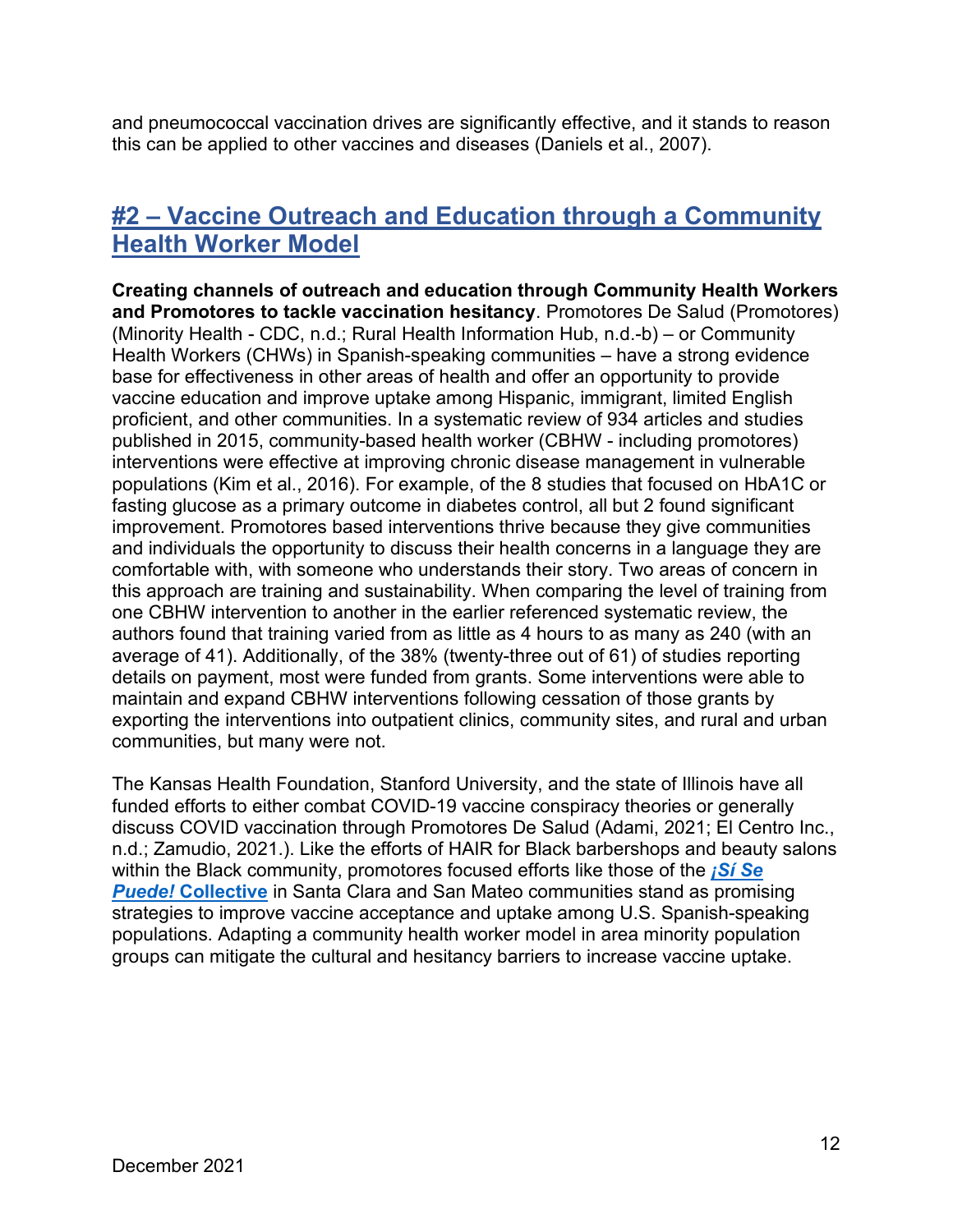### <span id="page-12-0"></span>**#3 – Development of Vaccine Equity Task Forces through Community Partnerships**

#### **Assembling vaccine equity task forces grounded in community-based**

**partnerships.** The development of principal partnerships that are rooted in the community are highly necessary in order to build trust and raise awareness amongst underserved populations (Lucero, 2011; Yeaton, 2017). The foundation of those formulating these partnerships and subsequent taskforces to deal with specific issues is the central idea of community-based participatory research. This type of research has been shown to improve the outcomes of a multitude of variables related to both chronic and infectious diseases and could stand to show more improvements if implemented more often & appropriately (Mendenhall et al., 2010). For the American Indian/Alaskan Native (AIAN) population, these community- based partnerships are imperative as accessibility, resource allocation and elevated morbidity rates are all prominent issues AI/AN people face when attempting to prevent disease (Adamsen et al., 2021).

A case study was done in Alaska, during the COVID-19 pandemic to determine the rate of COVID-19 vaccinations amongst AI/AN individuals as a result of these partnerships (Centers for Disease Control and Prevention, 2021a; National Governors Association, 2021). As tribal communities operate both within tribal and federal law, programs require initiation of implementation from tribal leaders. Leaders partnered with: The Alaska Department of Health and Social Services, The Alaska Native Tribal Health Consortium and The Alaska Native Health Board (Yeaton, 2017). Together these entities created the Alaska Vaccine Task Force. The task force then identified target areas (areas with a high concentration of tribal elders and multigenerational households), and coordinated with locals for transportation, dissemination and education on how to administer the vaccine. As a result, 65,000 AI/AN individuals (57.7% of the AI/AN population in Alaska) were able to receive at least one dose of the COVID-19 vaccine (Adamsen et al., 2021; Centers for Disease Control and Prevention, 2017).

This intervention was executed with high success as tribal councils, leaders and other members of the community were able to guide the discussion and explain best practices of education and administration to government officials that were assisting (Walker et al., 2015). These partnerships are easily reproducible and often are curated by the Indian Health Service. There are other instances, in which these tribal based partnerships have influenced an increase in disease preventative practice as they promote self-governance and guidance from within the community (Geana et al., 2012; University of New Mexico School of Medicine, n.d.). When working with this population it is of the utmost importance to develop messages that are culturally competent but also to carefully consider the methods of that delivery as well (Geana et al., 2012). A study conducted in Northern Kansas demonstrated that individuals in their study who identified as AI/AN were more trusting and willing to accept and seek out health related information from community-based sources and media outlets that are rooted in tribal tradition (Geana et al., 2012).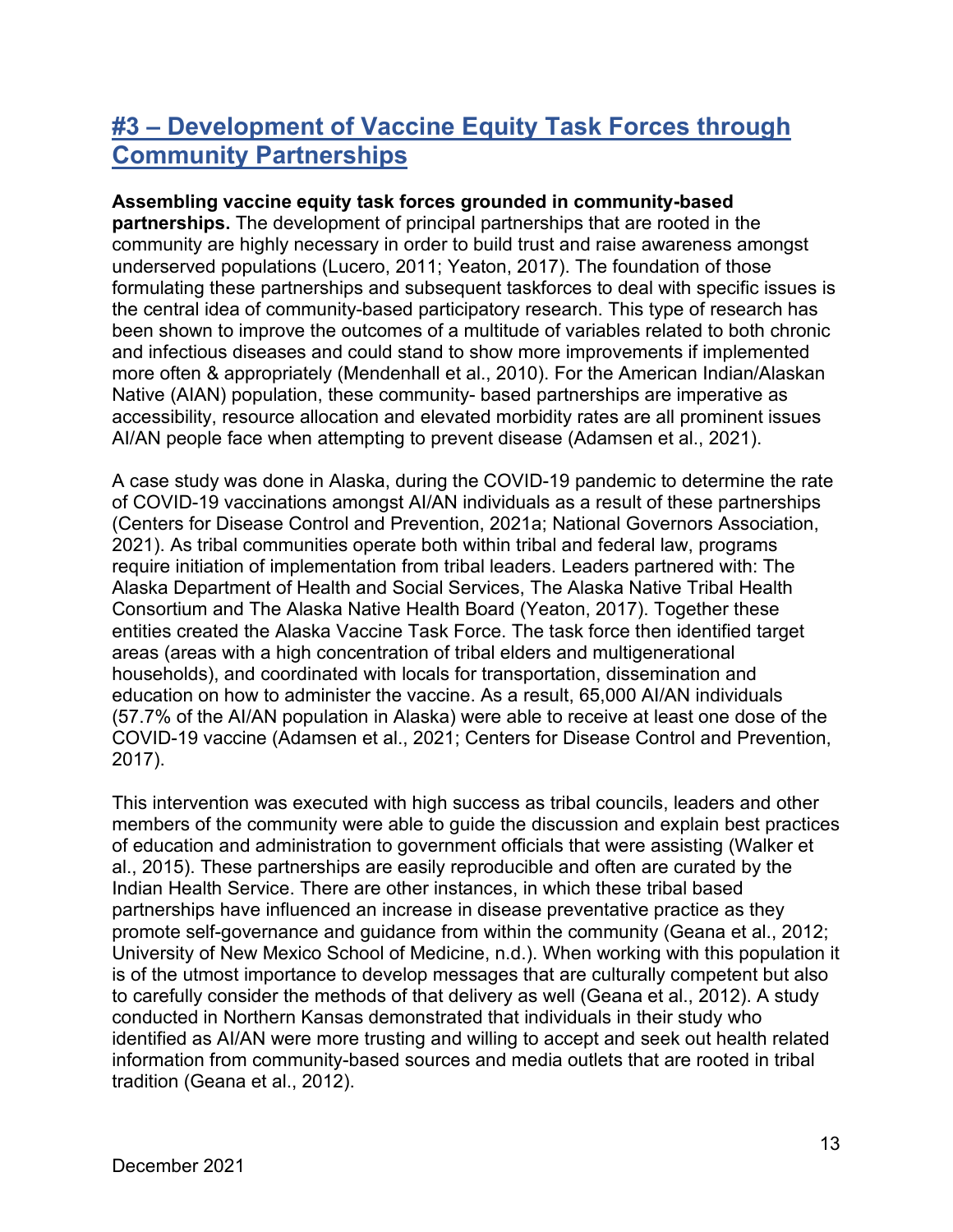Shortcomings displayed in the implementation of this strategy showed that there was no follow-up to these communities to ensure a second-dose was provided. The duration of the study as well as the financial resources used were also not mentioned which could potentially affect reproducibility in other communities. Clarity on these aspects when replicating this intervention is crucial in order to obtain the best outcome. Individuals with ties to these communities and tribes are going to have the most valuable input when handling issues of this nature. Allowing for community-based participation through outlets such as consortiums and open forums has shown to improve participation and engagement in interventions targeted for AI/AN individuals (Walker et al., 2015). Having state and federal assistance in tandem with tribal input is crucial in accessing resources for quality care, thus improving prevalent disparities that affect AI/AN individuals and other underserved populations (Indian Health Service, 2021).

### <span id="page-13-0"></span>**#4 – Initiatives to Meet the Community Where They Are – Mobile Health Clinics and Home Visits**

**Meeting communities where they are to improve access and uptake of vaccinations through mobile health clinics and home visits for rural, immigrant, minority, and elderly population groups**. Mobile health clinics are a cost effective, convenient, and impactful mode of delivering health care for vulnerable population groups and reducing health disparities (Hannings et al., 2019; Hill et al., 2014; Nadison et al., 2021; Song et al., 2013; Yu et al., 2017). This non-traditional route of care is useful for providing urgent care, preventative services such as immunizations, chronic disease management, and disaster care management (especially vaccinations) (Lien et al., 2013; Yu et al., 2017). Several studies have shown the effective return on investment for mobile health clinics including avoidable costs from emergency department visits as well as years of lives saved values (Hill et al., 2014; Oriol et al., 2009). In another study, the Health Hut in Louisiana reported a 30% decrease in blood pressure readings from the initial diagnosis for hypertensive patients after three months of care (Yu et al., 2017). By leveraging the existing community assets, mobile health clinics can offer affordable services during urgent needs.

Home visits, another form of mobile healthcare visits, have been shown to increase vaccination rates (Banach et al., 2012; The Community Guide, 2016). Recommended by the Community Preventative Services Task Force, home visits can help the almost two million homebased individuals in the United States overcome barriers to access for COVID-19 vaccinations (Association of State and Territorial Health Officials, 2021; The Community Guide, 2016). One such example of this type of program is the Indiana State Department's Homebound Hoosier EMS Vaccination program. The program works to deliver available vaccines through hospitals and local health departments to those homebound (Indiana Department of Homeland Security, n.d.).

In the face of the recent pandemic, many state governments are utilizing mobile health units for rapid turnaround of vaccination in hard-to-reach populations. State departments from Mississippi, Delaware, Minnesota, and South Carolina are using this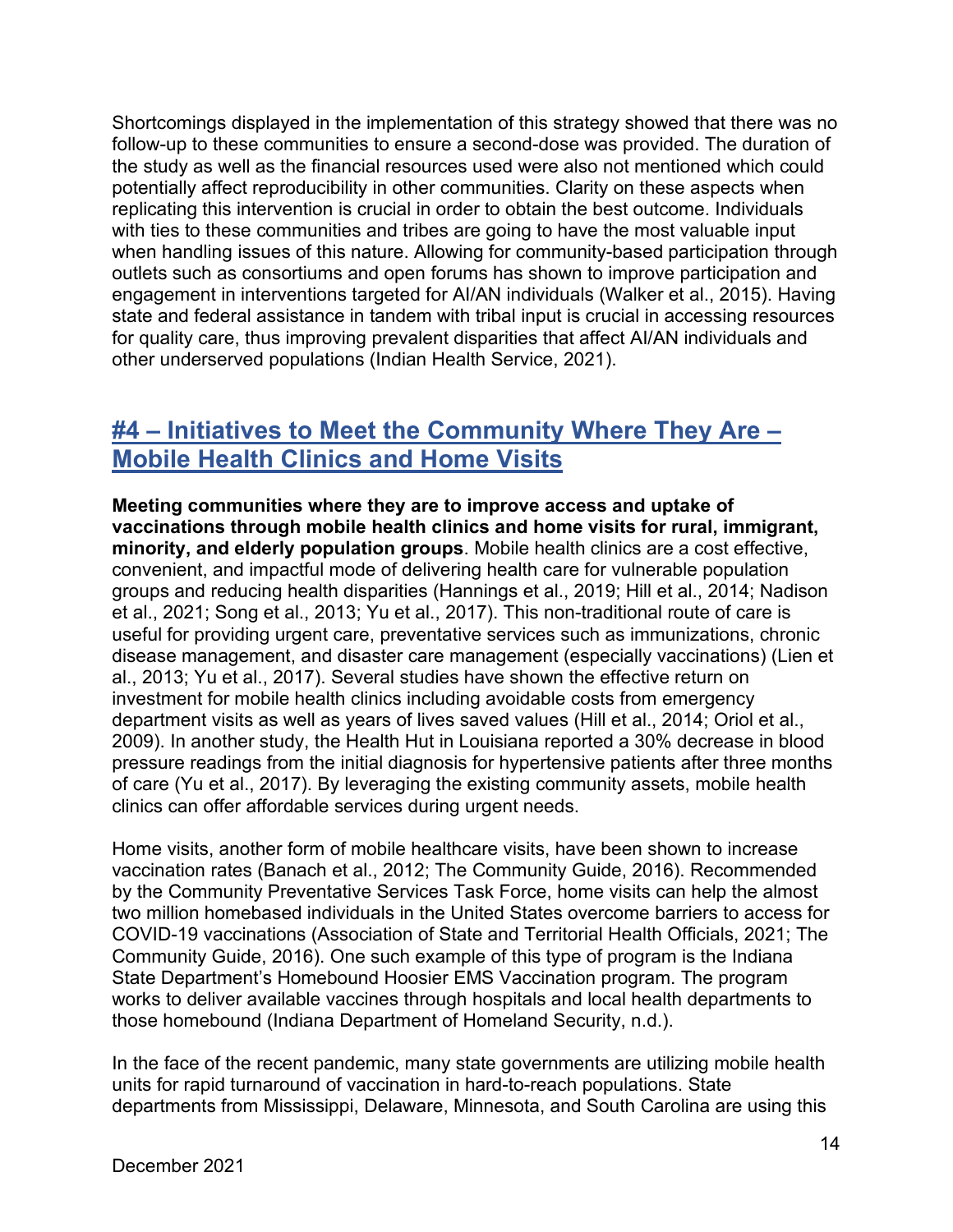creative mode of outreach to increase vaccine uptake (Attipoe-Dorcoo et al., 2020; Lee et al., 2021). The GOTVAX campaign is utilizing a door-to-door canvassing strategy to bring vaccinations to the front steps of homes of residents in Boston. Within a span of 9 weeks, the GOTVAX program immunized over 4,000 individuals of which 80% of recipients identified as a person of color and 40.8% did not have insurance (Velasquez et al., 2021). Although many communities are turning to this non-traditional method to increase COVID-19 vaccination, rigorous evaluations of these programs are still necessary to further provide evidence on the impact of mobile health clinics in increasing COVID-19 vaccination rates. Resources and tools from [CDC](https://www.cdc.gov/vaccines/covid-19/planning/mobile.html) and the [Rural](https://www.ruralhealthinfo.org/toolkits/transportation/2/models-to-overcome-barriers/mobile-clinics)  [Information HUB](https://www.ruralhealthinfo.org/toolkits/transportation/2/models-to-overcome-barriers/mobile-clinics) exist to assist communities to set up mobile health units.

### <span id="page-14-0"></span>**#5 – Improvement of Healthcare Provider Vaccination Education**

**Improving healthcare provider education, training and skills to help patient understanding and uptake of vaccination** (Rural Health Information Hub, n.d.-a). Getting a vaccination is a modifiable behavior and healthcare providers are often the first source people turn to when they are hesitant about this behavior (Institute for Healthcare Improvement, n.d.). Vaccine hesitancy is often prevalent in minority and rural populations. In fact, research shows rural physicians are less likely to spend time with patients than urban physicians (Bennett et al., 2010). Since healthcare providers are frequently the people that are educating others on these topics, it is crucial that the providers themselves receive proper information, not only on the vaccination at hand but also on how to tactfully disseminate that information to patients.

The Development of Systems and Education (DOSE) for HPV Vaccination is an intervention that focuses on health education for healthcare professionals about the HPV vaccination so that those professionals can then have an effective dialogue with patients and their parents (if underage about getting the vaccine) (Evidence-Based Cancer Control Programs, n.d.). This program focuses on spreading awareness and modifying certain behaviors with the goal of decreasing the rates of HPV through increased rates of HPV vaccinations. This intervention serves a wide range of individuals, both males and females, a wide range of ethnic and racial backgrounds, and those from varying community types. The seminars that were implemented to inform the health care providers in this study showed a dramatic improvement in vaccination initiation from their patients after attending the seminars. The study found that both female and male patients were more likely to initiate the first dose of their HPV vaccination when compared to controls during the active phase of the intervention (males: 48% vs 30% & females: 47% vs 28%). Setback in this study was related to willingness of participation from the healthcare providers. The healthcare providers included in this intervention were in a controlled seminar of classes for several weeks, however replicating for providers who may have less time due to urgency or high volume of patients may prove to be difficult.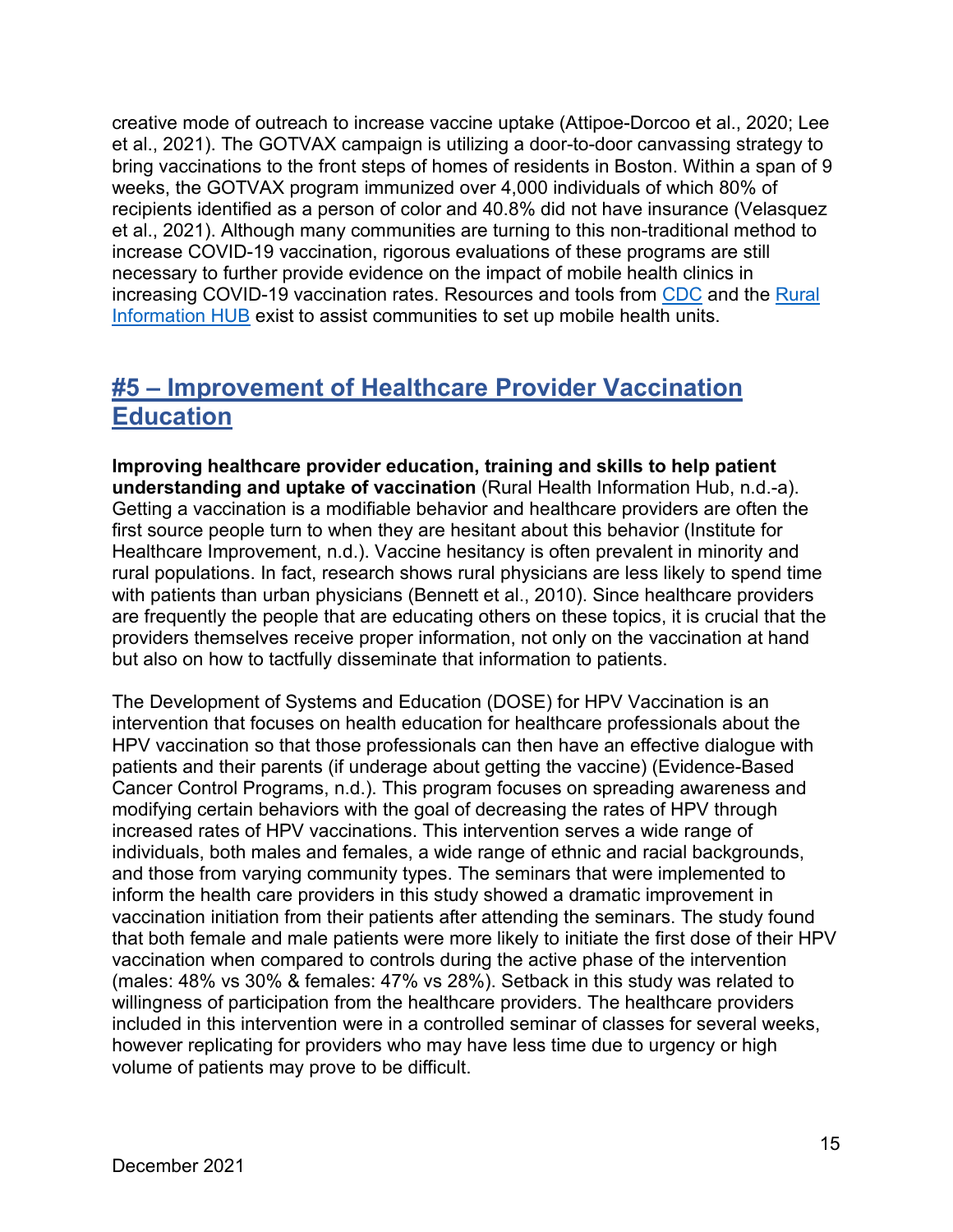Other similar interventions have resulted in vast improvements in the health-related behaviors and vaccine uptake of patients. In another study using a model called coVER (Collaboration for Vaccination Education and Research), researchers found that providers who participated in this intervention were more knowledgeable, comfortable, and confident about discussing vaccinations with patients and their guardians (Pahud et al., 2020). Other studies related to improving the breadth of knowledge surrounding a particular vaccine and how to adequately discuss that information with patients have demonstrated improved rates of vaccinations such as for flu, as well (Kawczak et al., 2020; Wallis et al., 2006). Augmenting the knowledge surrounding a particular issue and improving the way that information is disseminated to patients is integral to providing the best quality care. Implementing a similar health professional education strategy and tailoring it to specific vaccinations could prove to beuseful in the future as the ongoing pandemic results in comorbidities with other vaccine preventable diseases (Rutten et al., 2021).

### <span id="page-15-0"></span>**#6 – Communication Campaigns (Peer Perception & Narratives)**

**Communication campaigns that focus on storytelling to increase vaccine confidence and integrate COVID-19 vaccination into social norms.** The influence of group identity is tied to individual vaccination behavior and attitude. Several vaccination studies provide support for the concept that individuals are more willing to be immunized if they perceive their peers are also likely to do so either through social normative acceptance or through imitation (Agranov et al., 2021; Bruine De Bruin et al., 2019; Mbah et al., 2012). In fact, according to the CDC's VaxView Survey, those with all or almost all friends and family members immunized with the COVID-19 vaccination were twice as likely to be vaccinated (90%) than those with some or no friends or family members vaccinated (41%) (Centers for Disease Control and Prevention, 2021c).

To increase vaccination rates, health communication strategies should focus on drawing attention to peer perception and behaviors through narratives (Brewer et al., 2017; Bruine De Bruin et al., 2019). Narrative communication strategy for HPV vaccination has proven to be effective in increasing vaccination in college women (Hopfer, 2012; Kim et al., 2020). Exemplifying socially normative behaviors from peers even outside of an individual's social group through narratives has shown to influence and modify behavior. Interventions encouraging peers and family members to share COVID-19 vaccination experiences can lead to creating community wide dialogue and conversations about the necessity of vaccination (Betsch et al., 2011; Kuru et al., 2021; Nyhan et al., 2012; Q. SC et al., 2017). Communication tools and resources for social media outreach as well as guidance for how to initiate conversations around COVID-19 vaccination can be found through [CDC,](https://www.cdc.gov/coronavirus/2019-ncov/vaccines/talk-about-vaccines.html) [UNICEF,](https://www.unicef.org/coronavirus/how-talk-about-covid-19-vaccines) and [NIH.](https://covid19community.nih.gov/resources/vaccine-faq-social-cards)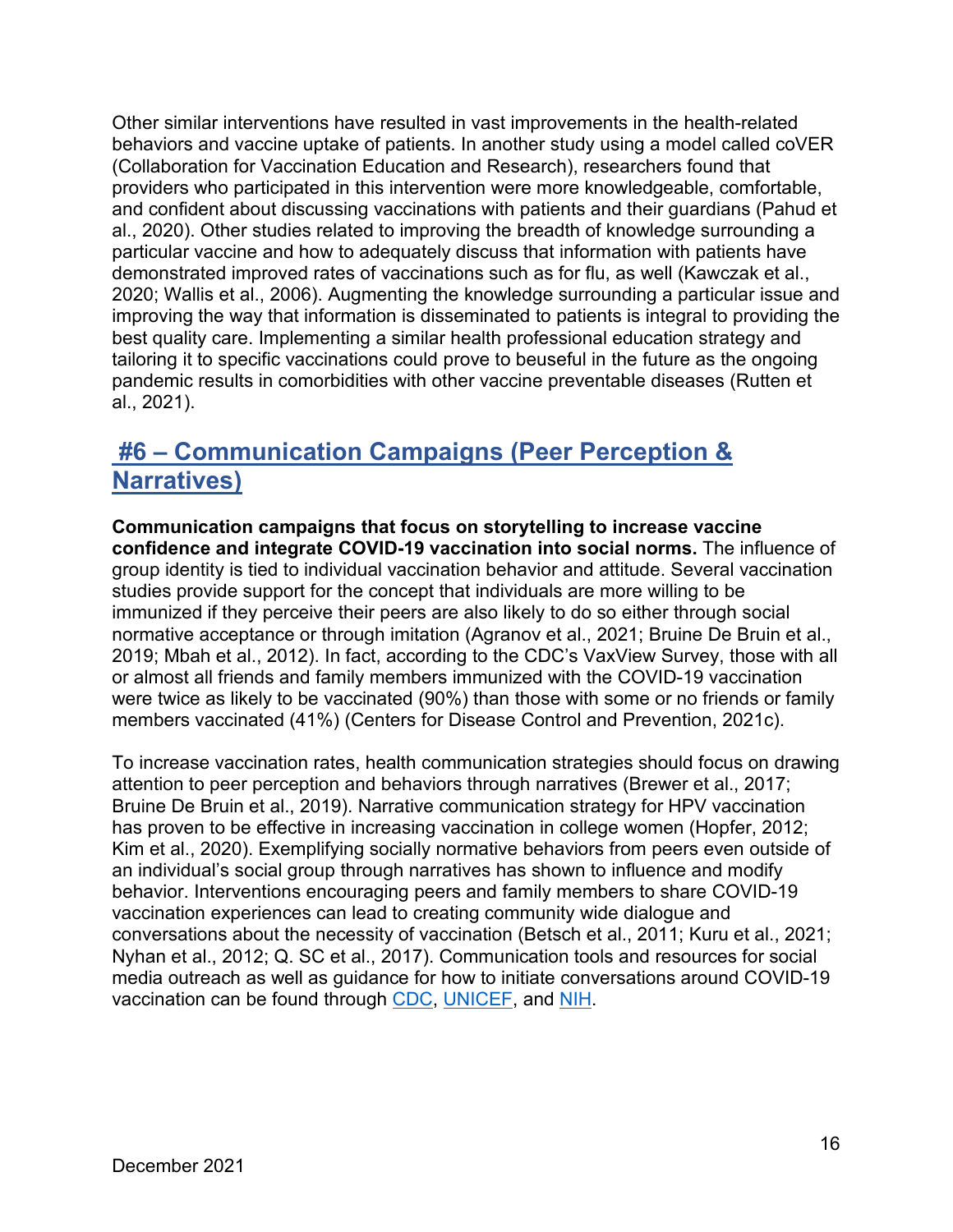# <span id="page-16-0"></span>**CONCLUSION**

This report evaluates strategies, interventions and programs aimed at addressing vaccine uptake and acceptance through a rapid review of published literature utilizing the RE-AIM framework. Among the 35 articles, interventions with the most strength of evidence proven to be effective in communities of color and underserved areas are the following:

- 1. Partnerships with Trusted Community Organizations for COVID-19 Vaccine Advocacy and Promotion
- 2. Vaccine Outreach and Education through a Community Health Worker Model
- 3. Development of Vaccine Equity Task Forces through Community Partnerships
- 4. Initiatives to Meet the Community Where They Are Mobile Health Clinics and Home Visits
- 5. Improvement of Healthcare Provider Vaccination Education
- 6. Communication Campaigns (Peer Perception & Narratives)

Consistent with several RE-AIM literature reviews, our findings show high reporting of reach and effectiveness across the 35 articles accounting for high internal validity (Asare et al., 2021; Compernolle et al., 2014; White et al., 2009). Specifically, interventions involving partnerships with community organizations and communication strategies had the highest reporting of reach and effectiveness (Appendix, Figure 3). This evaluation supports the credibility of the examined interventions in the targeted population groups. As highlighted in this report, interventions building on communitybased outreach and partnerships to improve accessibility and education emerge as key themes in advancing equitable vaccination. First, to combat decade-long vaccine hesitancy due to the remnants of historical injustice and misinformation in minority and underserved population groups, it falls on healthcare, public health, and social service leaders to foster trusting relationships with underserved or marginalized communities to move the needle on COVID-19 vaccination and distribution. Second, in tandem to forging partnerships, developing effective channels of informative and narrative-based communication through healthcare providers, social media, and family and friends is central to uprooting misinformation that often times create vaccine hesitancy. Finally, providing creative means of vaccine accessibility including mobile health clinics and home-visits provide straightforward pathways to overcome challenges such as transportation proves to be a cost-effective method to promoting vaccination in hard-toreach population groups.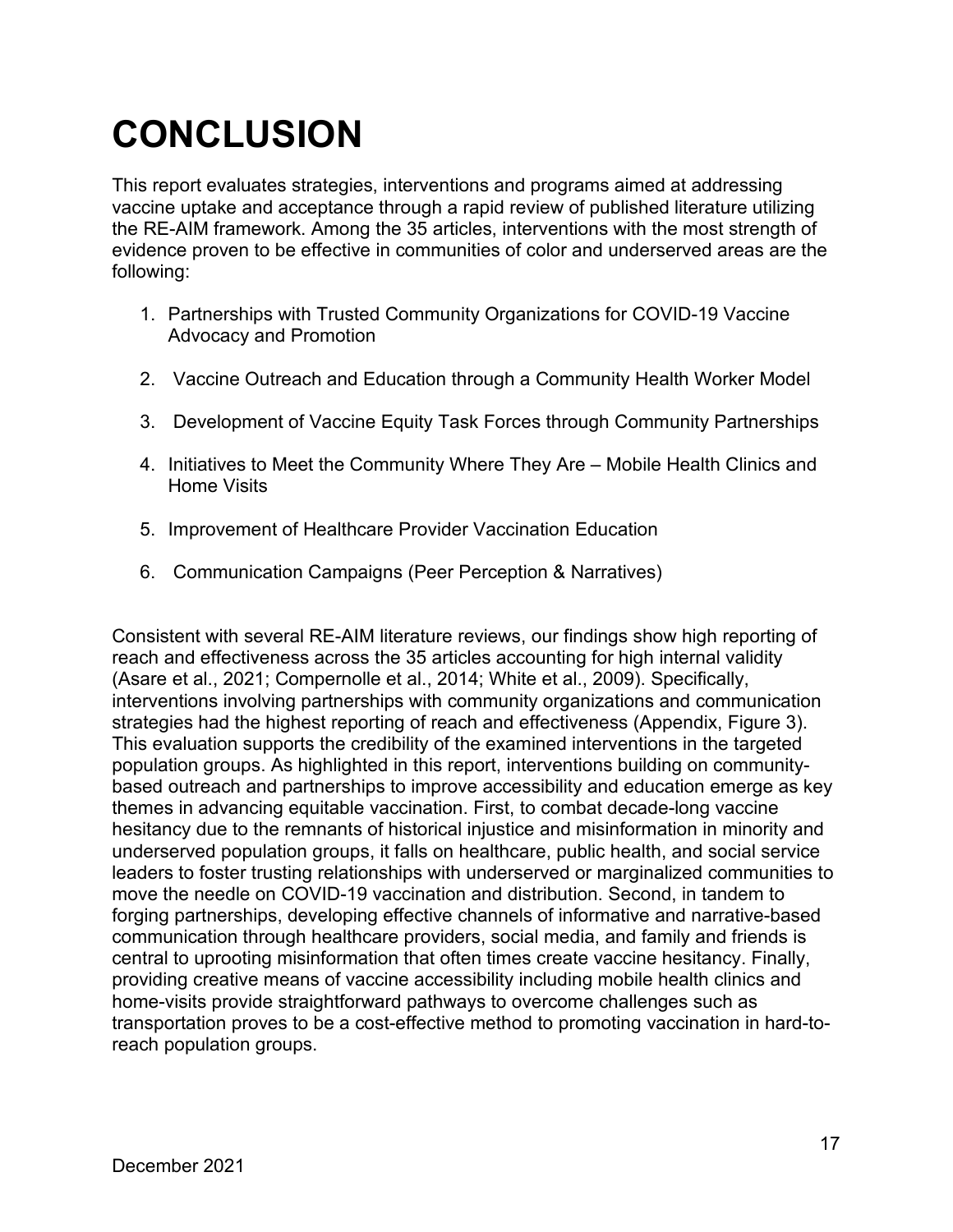As community leaders and decisionmakers move towards mass COVID-19 vaccination, a focus on equitable processes and methods is a must. Far too long have the persistent gaps in public trust, leadership, and proper allocation of resources caused barriers for underserved and racially and ethnically minority communities to vaccination. The COVID-19 pandemic provides an opportunity for leaders and policymakers to revolutionize vaccination by shifting the conversation to prioritize local health, develop public trust, and engage advocacy groups to usher change to meet the individual needs of different communities (Health Leads,2021).

Though a vast number of interventions for vaccine uptake and acceptance exist and were encountered through this rapid but comprehensive review, the number of *evidence-based interventions* for our population groups of interest were far fewer. The COVID-19 pandemic has created a push for rapid assessment and development to meet the urgent needs of communities. A plethora of recommendations from leading organizations were recently published to provide guidance to communities for vaccination. In taking a deeper dive into these suggested interventions, we found that many of these strategies lack evidence-based support. Additionally, although several studies were included in the RE-AIM framework consisted of multi-pronged approaches, these were not recommended as part of the final six strategies. Though these multipronged approaches proved to be effective, it was difficult to establish a causal relationship between one specific intervention and the outcome of interest.

Another reason many interventions were not included in the final six recommendations was because the feasibility of scaling and replicating comes into question due to several factors including a lack of evidence-based support, recent studies disproving the effectiveness of the intervention (i.e. financial incentives in some contexts), the intensive nature of resources needed to implement the intervention, or simply because different interventions are effective in different communities. Many articles that we distilled into the "other" category in tier three included one of the above factors and thus was not included in the evaluation. For example, texting and messaging have proven to be effective modes of increasing vaccination uptake, but when considering underserved population groups, lack of access to electronic devices may pose a barrier for this intervention. Another study recent study published in JAMA sheds light on the problematic nature of paying people to receive vaccines (Largent & Miller, 2021). Finally, during tier one of the search process, a plethora of studies and interventions were identified that focused on increasing vaccination uptake and distribution related to HPV vaccination. Most of these studies were excluded as the focus population was for children and adolescent populations, rather than on adult vaccination.

This review is not without limitation. First, the nature of the relationship between the five dimensions of the RE-AIM framework and how they combine to determine public health impact is still unknown (Glasgow et al., 2011). Having a clear, standardized scoring system with cutoffs would provide an easier understanding of the impact of a program using the RE-AIM framework. Second, this review process shows that there is currently a weakness in assessment for even the most frequently recommended strategies, as available evidence is not in relation to COVID-19 vaccination, which has some specific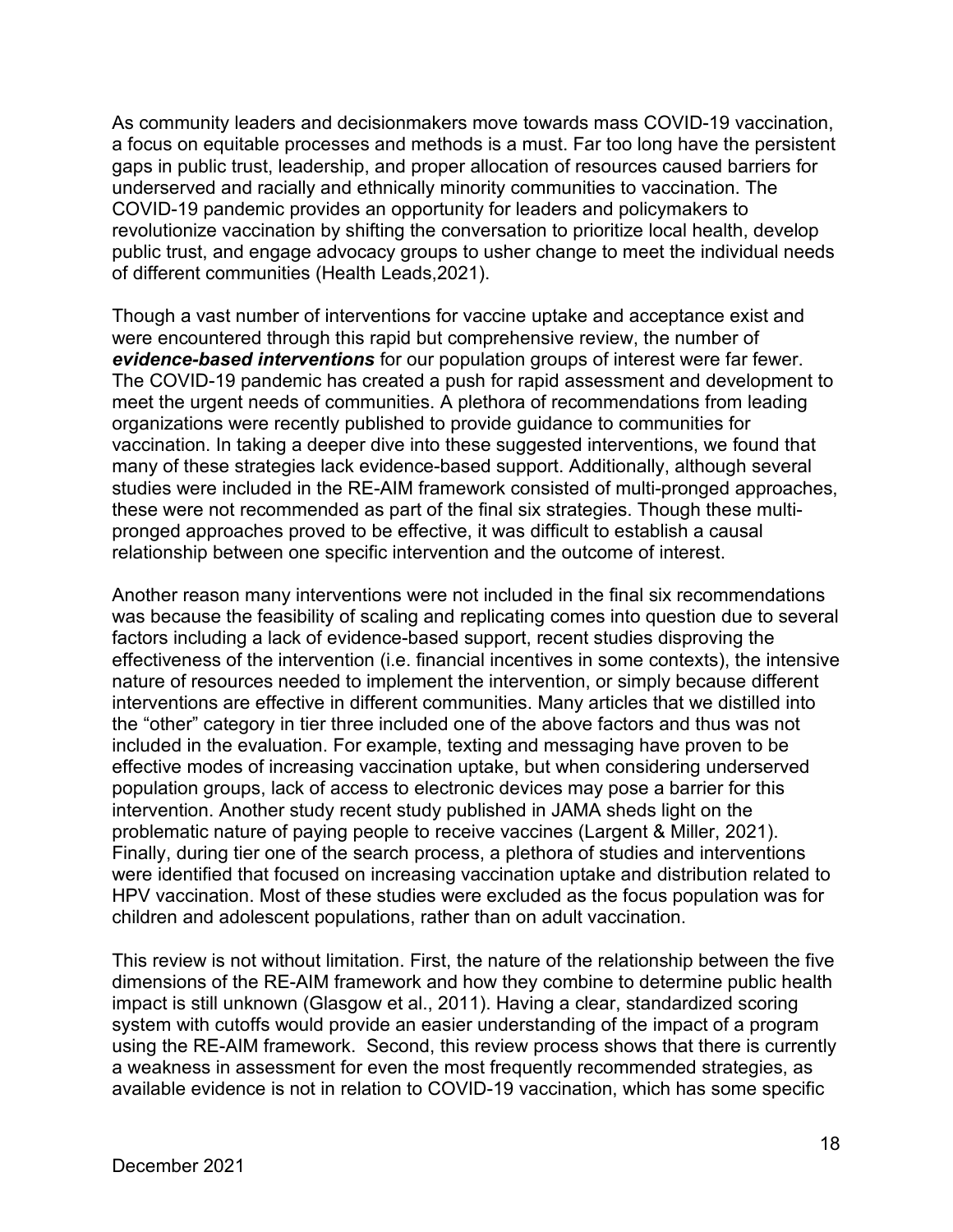challenges and context associated. Further evaluation is necessary to generate evidence that helps initiate and maintain support for programs being implemented in communities in regards to COVID-19 vaccination. Finally, for studies where evidencebased support exists in relationship to COVID-19 or vaccination, there is a paucity of longitudinal research and that speaks to the lack of available evidence on implementation and maintenance. Consistent with other RE-AIM literature reviews, the RE-AIM analysis for this report demonstrates the underreporting of implementation and maintenance indicators (external validity). To show true public health impact in a community wide setting, future researchers should consider long-term implications of the suggested programs and interventions through longitudinal studies.

Public health decision-makers at the federal, state, regional, local, tribal, and territorial levels could use the findings of this report to focus in on and proportionally allocate resources to the listed vaccine acceptance strategies that have a greater body of evidence to support their practice. In the wake of COVID-19, much of what is accepted about vaccines and vaccine acceptance is currently in flux; this report indicates a snapshot of the published literature and our understanding in late 2021.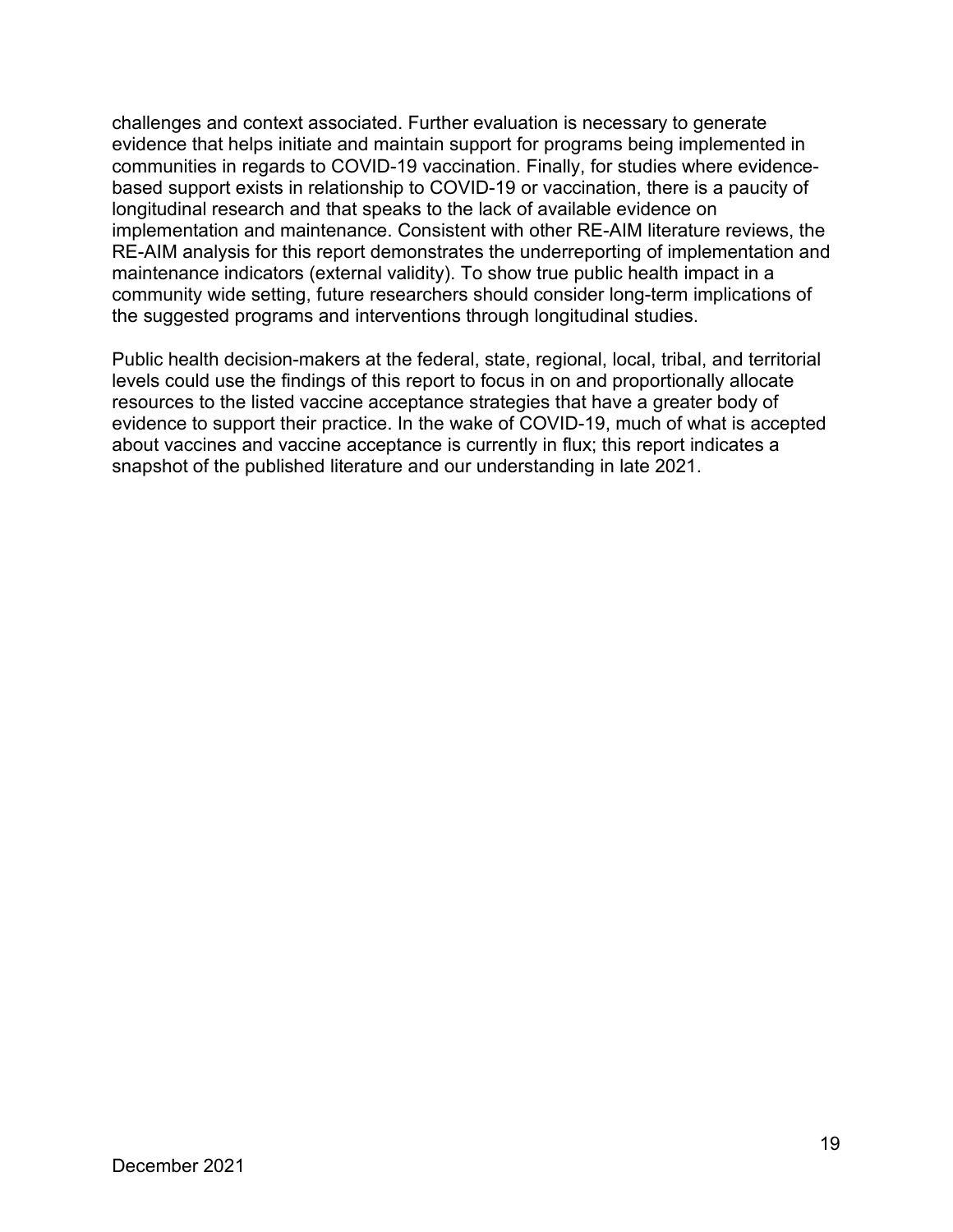## <span id="page-19-0"></span>**APPENDIX**

### <span id="page-19-1"></span>**Technical Methods**

Interventions identified in Tiers 1 through 5 were assessed based on the RE-AIM Framework developed by Russ Glasgow, Shawn Boles, and Tom Vogt (Glasgow et al., 2011). The five dimensions of the framework allow for the assessment of the internal and external validity of studies consistently (Figure 1).

#### **Figure 1: RE-AIM Framework Definitions**

| <b>Reach</b>                                                                                                                                                                                                        | <b>Effectiveness</b>                                            | <b>Adoption</b>                                                                                                                                                                                        | <b>Implementation</b>                                                                                                                                                       | <b>Maintenance</b>                                                                                                                                  |
|---------------------------------------------------------------------------------------------------------------------------------------------------------------------------------------------------------------------|-----------------------------------------------------------------|--------------------------------------------------------------------------------------------------------------------------------------------------------------------------------------------------------|-----------------------------------------------------------------------------------------------------------------------------------------------------------------------------|-----------------------------------------------------------------------------------------------------------------------------------------------------|
| The absolute<br>numbers,<br>proportion, and<br>representativeness<br>of individuals who<br>are willing to<br>participate in a<br>given initiative,<br>intervention, or<br>program, and<br>reasons why or<br>why not | The impact of an<br>intervention on a<br>population of<br>focus | The absolute<br>number, proportion,<br>and<br>representativeness<br>of settings and<br>intervention agents<br>(people who deliver<br>the program) who<br>are willing to initiate<br>a program, and why | Level of<br>adherence to<br>implementation<br>principles or<br>guidelines, the<br>extent to which<br>all versus<br>selected<br>elements are<br>implemented,<br>and the cost | The extent to<br>which an<br><i>intervention</i><br>becomes part<br>of a routine,<br>organizational<br>practices, and<br>maintains<br>effectiveness |
|                                                                                                                                                                                                                     |                                                                 |                                                                                                                                                                                                        |                                                                                                                                                                             |                                                                                                                                                     |

Note: Definitions adapted from **[https://www.re-aim.org](https://www.re-aim.org/)**,

For the RE-AIM analysis, the first step involved calculating each dimension as percentage reported for individual articles. For example, if an article reported on all seven indicators for reach, the percentage reported is 100%. In the second step, the percentage reported for all dimensions across all 35 articles was analyzed as a whole, by quartile to create four categories: high report (100%-80%), moderately high report (79%-57%), moderately low report (56%-29%), and low report (28%-0%). The total point score was also analyzed by quartile and divided into four categories: high (≥21), moderately high (17-20), moderately low (15-16), and low (7-16).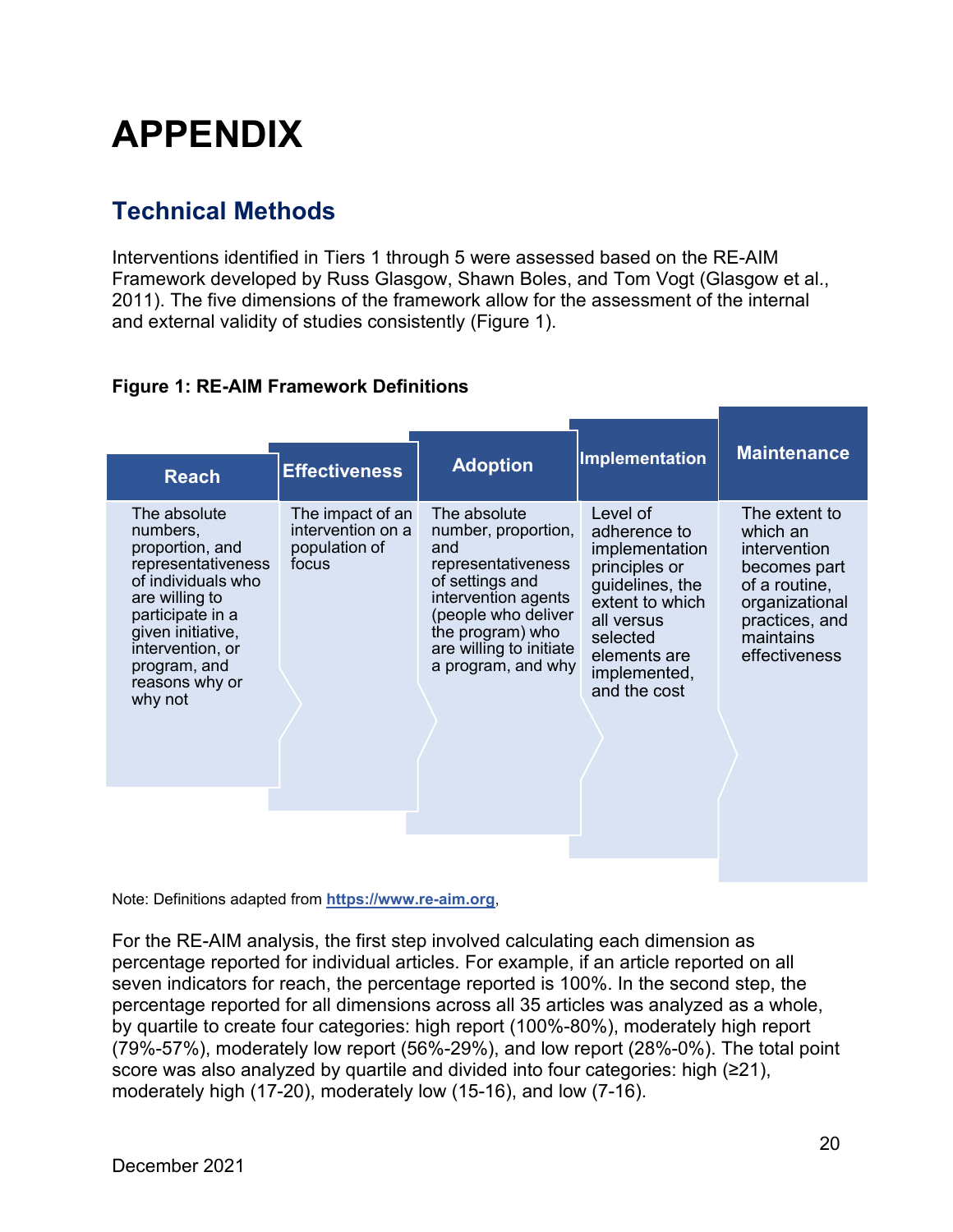Out of a total 30 points, the highest total score was a 26 and the lowest score was a 7. Twelve out of the thirty-five articles had high scores, nine had moderately high scores, eight had moderately low scores, and six had low scores. In examining by each of the RE-AIM dimensions, we present the following findings (Figure 2).

*Reach Dimension:* The reach dimension had the highest rate of reporting across indicators. The average reporting percentage across all articles was 83%. Overall, 22 articles had high reporting of reach indicators with 13 articles reporting on all seven indicators.

*Effectiveness/Efficacy Dimension:* The average reporting percentage for effectiveness/efficacy across all 35 articles was 69%. Three articles reported across all seven effectiveness indicators. Sixteen out of the 35 articles were categorized into high reporting with ten articles reporting moderately low.

*Adoption Dimension:* Overall, for the adoption dimension, most articles reported moderately high or moderately low number of indicators. Only five articles had high reporting of indicators. The average reporting across all 35 articles was 55%. Two articles reported across all seven adoption indicators.

*Implementation Dimension:* The average reporting of implementation indicators across articles was 46%. The level of reporting was nearly even between high-moderately high reporting of indicators and low-moderately low reporting of indicators.

*Maintenance Dimension:* The maintenance dimension across articles was the most underreported. Twenty-four articles had low reporting of dimensions and ten articles had moderately low reporting. The average reporting of the maintenance indicators was 24%.



#### **Figure 2: Number of Articles by Level of Reporting Across Dimensions**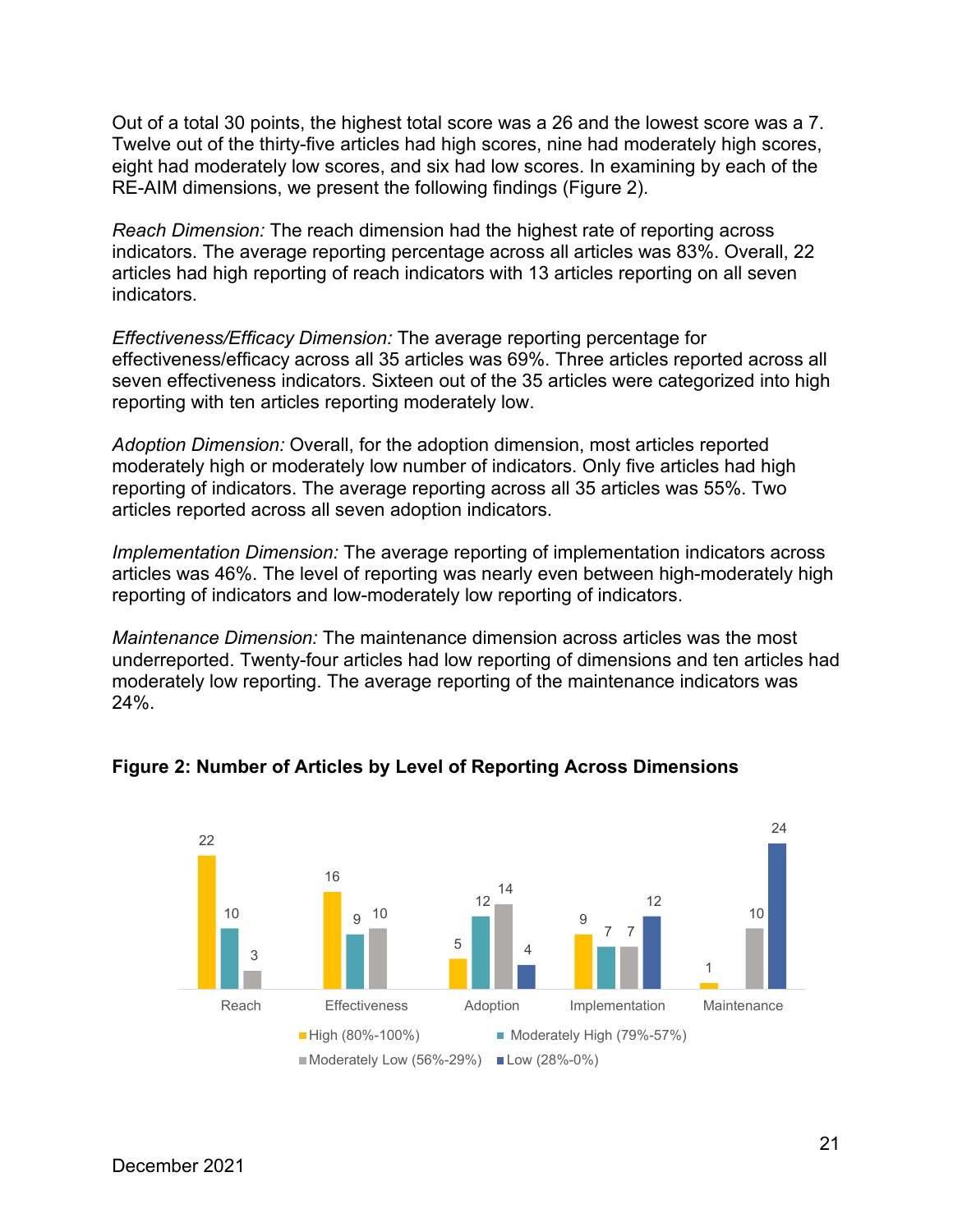The 35 articles were categorized based on intervention type: partnering with community organizations (7), mobile forms of vaccination (7), community health worker model (5), community-based participatory research (5), communication strategy (4), provider education (4), multi-faceted interventions (4), and vaccination campaigns (2) (Figure 3). For the purpose of accuracy, some articles were categorized into two different intervention groups. The multi-faceted intervention category consists of systems level intervention at multiple settings including hospital, public health, and social service agencies (Coady et al., 2008; Parry et al., 2004; Traeger et al., 2006; Zimmerman et al., 2003).

From the analysis, we found that partnering with community organizations (including barbershops, beauty salons, and faith-based interventions) had the highest average total score on the RE-AIM analysis. This category had higher levels of reporting reach and effectiveness than all other categories. Communication strategy (utilizing a storytelling method and discussing social norms) had higher percentage of reporting implementation. Multi-faceted interventions (75%) reported the highest rates of adoption indicators. Provider education interventions reported the lowest percentage of maintenance indicators(13%). The lowest average total score was for community-based participatory research.

| <b>Interventions</b>                                         | Reach | <b>Effectiveness</b> | <b>Adoption</b> | Implementation | <b>Maintenance</b> | Average Number<br><b>Total</b><br><b>Score</b> | οf<br><b>Articles</b> |
|--------------------------------------------------------------|-------|----------------------|-----------------|----------------|--------------------|------------------------------------------------|-----------------------|
| <b>Partnering with Community</b><br><b>Organizations 92%</b> |       | 84%                  | 65%             | 57%            | 21%                | 21                                             |                       |
| <b>Mobile Health Clinics and</b><br>Home Visits 84%          |       | 69%                  | 69%             | 43%            | 29%                | 19                                             |                       |
| <b>Community Health Worker</b><br>Model 83%                  |       | 69%                  | 63%             | 36%            | 25%                | 18                                             | 5                     |
| <b>Community-Based</b><br><b>Participatory Research 71%</b>  |       | 46%                  | 29%             | 36%            | 30%                | 13                                             | 5                     |
| <b>Communication</b><br><b>Strategy 89%</b>                  |       | 86%                  | 25%             | 75%            | 25%                | 19                                             | 4                     |
| <b>Provider</b><br><b>Education 82%</b>                      |       | 61%                  | 46%             | 25%            | 13%                | 15                                             | 4                     |
| <b>Multi-Faceted</b><br>Interventions 82%                    |       | 68%                  | 75%             | 45%            | 25%                | 19                                             | 4                     |
| <b>Vaccination</b><br>Campaign 64%                           |       | 64%                  | 71%             | 60%            | 50%                | 19                                             | $\overline{2}$        |

#### **Figure 3: Intervention Categories by Average RE-AIM Percentage Reported, Average Total Score, and Number of Article**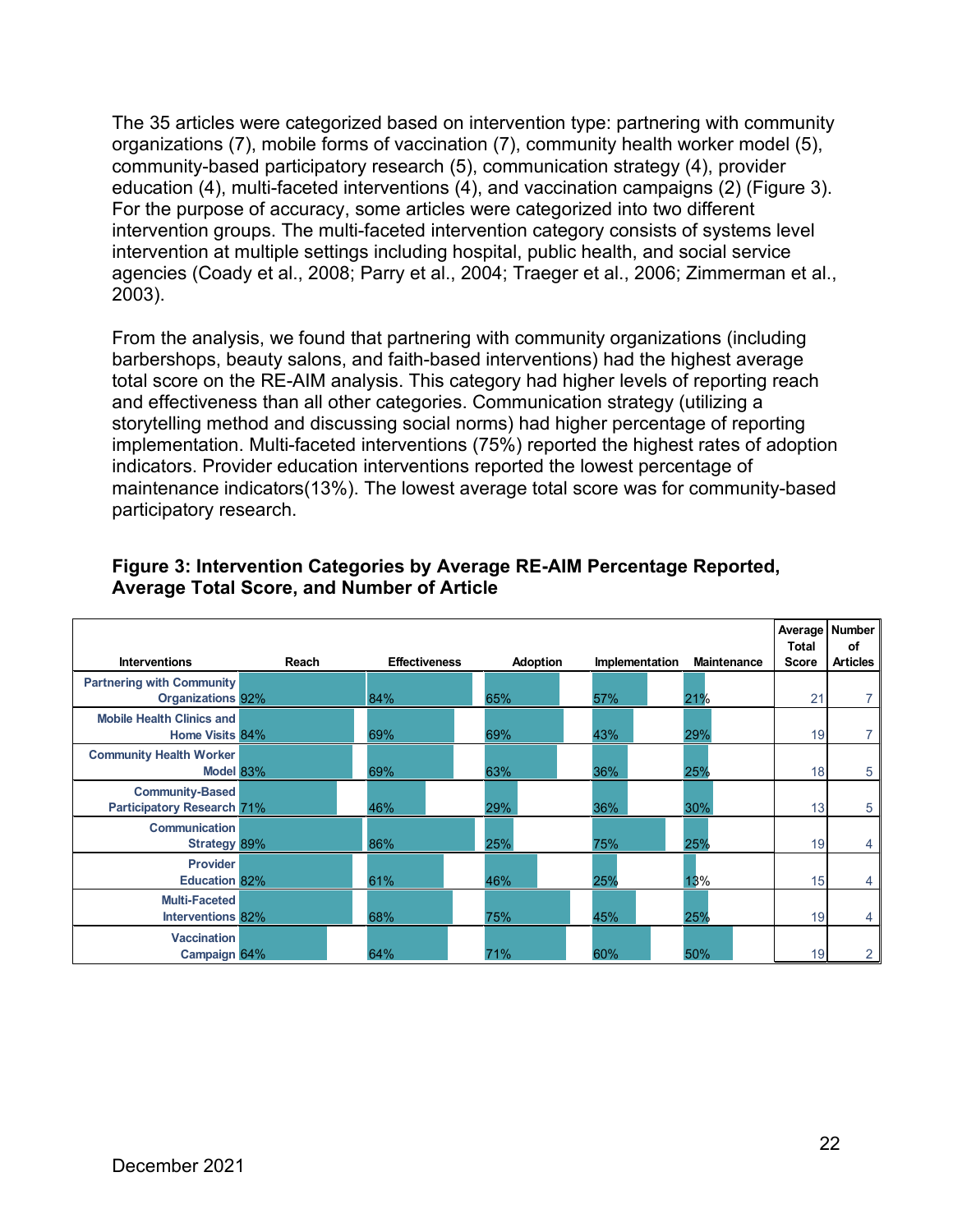|  | <b>Table 1: Compilation of Search Strategy</b> |  |  |
|--|------------------------------------------------|--|--|
|--|------------------------------------------------|--|--|

| <b>Strategy</b>                                                                                                                     | Category                                                        | <b>Target</b><br>Population(s)                                                                                         | <b>Search</b><br><b>Engines &amp;</b><br><b>Databases</b>                                                            | <b>Search Terms</b>                                                                                                                                              |
|-------------------------------------------------------------------------------------------------------------------------------------|-----------------------------------------------------------------|------------------------------------------------------------------------------------------------------------------------|----------------------------------------------------------------------------------------------------------------------|------------------------------------------------------------------------------------------------------------------------------------------------------------------|
| #1 - Partnerships<br>with Trusted<br>Community<br><b>Businesses and</b><br>Organizations for<br><b>COVID-19 Vaccine</b><br>Advocacy | $1 -$<br>Community<br>Engagement<br>3 - Access<br>4 - Education | <b>Black Adults</b><br><b>Rural Population</b>                                                                         | Google<br>Scholar,<br><b>ASTHOS</b><br>PubMED                                                                        | "vaccination accessibility,"<br>"black barbershop health<br>sustainability," "black<br>barbershop vaccine"<br>"beauty salon and health<br>promotion"             |
| #2 - Vaccine<br>Outreach and<br><b>Education through</b><br>a Community<br><b>Health Worker</b><br>Model                            | $1 -$<br>Community<br>Engagement<br>4 - Education               | Non-English<br>Speaking Adults,<br>Hispanic<br>Population                                                              | Google,<br>Google<br>Scholar                                                                                         | "promotores de salud systematic<br>review," promotores de salud<br>vaccine," "promotores de salud<br>intervention", "community health<br>worker and vaccination" |
| #3 - Organize<br>Vaccine Equity<br><b>Tasks Forces</b><br>through Community<br>Partnerships                                         | 1- Community<br>Engagement<br>3 - Access<br>4 - Education       | American Indian /<br>Alaskan Native<br>(AI/AN)<br>Population                                                           | Google<br><b>CDC</b>                                                                                                 | "tribal efforts for vaccinations"<br>"tribal nation and vaccination<br>strategies"                                                                               |
| $#4$ - Initiatives to<br>Meet the<br><b>Community Where</b><br>They Are - Mobile<br><b>Health Clinics and</b><br>Home Visits        | 3 - Access<br>$(1 -$<br>Community<br>Engagement)                | Underserved<br>population groups<br>including rural,<br>minority,<br>immigrant, elderly,<br>disabled, and<br>uninsured | Google<br>Google<br>Scholar<br>PubMed<br>Rural<br>Health<br>Information<br><b>HUB</b><br><b>CDC</b><br><b>ASTHOS</b> | "impact of mobile health clinics"<br>"mobile health clinics and health<br>promotion"<br>"Vaccination strategy rural<br>communities"                              |
| #5 - Improvement<br>of Healthcare<br>Provider<br>Vaccination<br>Education                                                           | 1- Community<br>Engagement<br>3 - Access<br>4 - Education       | <b>Young Adults</b><br>(aged 19-39) and<br>parents (through<br>Provider<br>Education)                                  | Google<br>Scholar                                                                                                    | "evidence- based vaccination<br>programs", "provider education<br>and vaccination"<br>"provider education and health<br>promotion"                               |
| #6 -<br>Communication<br>Campaigns (Peer<br>Perception &<br>Narratives)                                                             | 4 - Education                                                   | Applicable to most<br>population groups<br>but specifically<br>minority<br>populations                                 | Google<br>Scholar<br>PubMed<br><b>NIH</b><br><b>UNICEF</b><br><b>Health Lead</b>                                     | "vaccination intervention rural<br>communities"<br>"social norms and vaccination<br>strategies"<br>"efficacy of narrative<br>communication"                      |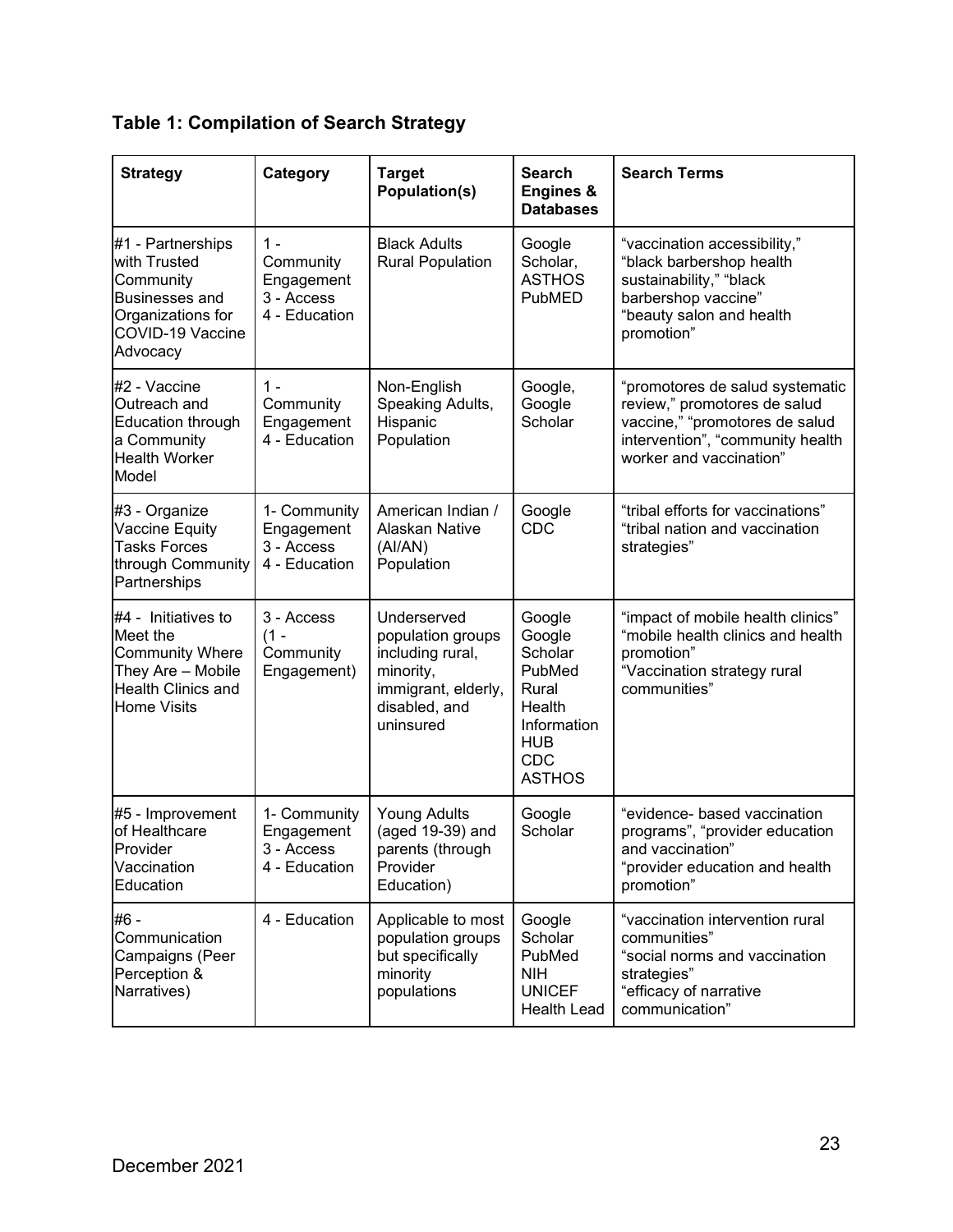#### **Table 2: RE-AIM Indicators**

| <b>RE-AIM Dimensions</b> | <b>Indicators</b>                                                                                 | <b>Total Score for Dimension</b> |
|--------------------------|---------------------------------------------------------------------------------------------------|----------------------------------|
|                          | <b>Described Target Population</b>                                                                | $0 - 7$                          |
|                          | Demographic & Behavioral Information of<br><b>Target Population</b>                               |                                  |
|                          | Method to Identify Target Population                                                              |                                  |
| Reach                    | <b>Recruitment Strategies</b>                                                                     |                                  |
|                          | Inclusion and Exclusion Criteria                                                                  |                                  |
|                          | Sample Size                                                                                       |                                  |
|                          | <b>Participation Rate</b>                                                                         |                                  |
|                          | Design/Condition                                                                                  | $0 - 7$                          |
|                          | Efficacy, Effectiveness, or Translation                                                           |                                  |
|                          | Measures of primary outcome                                                                       |                                  |
| Efficacy/Effectiveness   | Intent-to-Treat or Present at FU?                                                                 |                                  |
|                          | <b>Quality of Life Measure</b>                                                                    |                                  |
|                          | <b>Percent Attrition</b>                                                                          |                                  |
|                          | Measure of robustness across subgroups                                                            |                                  |
|                          | Description of Targeted Location                                                                  | $0 - 7$                          |
|                          | Method to Identify Setting                                                                        |                                  |
|                          | Number of Staff Participating in Delivery                                                         |                                  |
| Adoption                 | Method to Identify Target Delivery Agent                                                          |                                  |
|                          | Level of Expertise of Delivery Agent                                                              |                                  |
|                          | <b>Measures of Cost Adoption</b>                                                                  |                                  |
|                          | Dissemination beyond Originally Planned                                                           |                                  |
|                          | <b>Theories</b>                                                                                   | $0-5$                            |
|                          | <b>Intervention Number of Contacts</b>                                                            |                                  |
| Implementation           | Extent Protocol Delivered as Intended (%)                                                         |                                  |
|                          | <b>Participant Attendance/Completion Rates</b>                                                    |                                  |
|                          | Measure of Cost                                                                                   |                                  |
|                          | Was individual behavior assessed at some<br>duration following completion of the<br>intervention? | $0 - 4$                          |
| Maintenance              | Is the Program still in Place?                                                                    |                                  |
|                          | Was the Program Institutionalized?                                                                |                                  |
|                          | Attrition                                                                                         |                                  |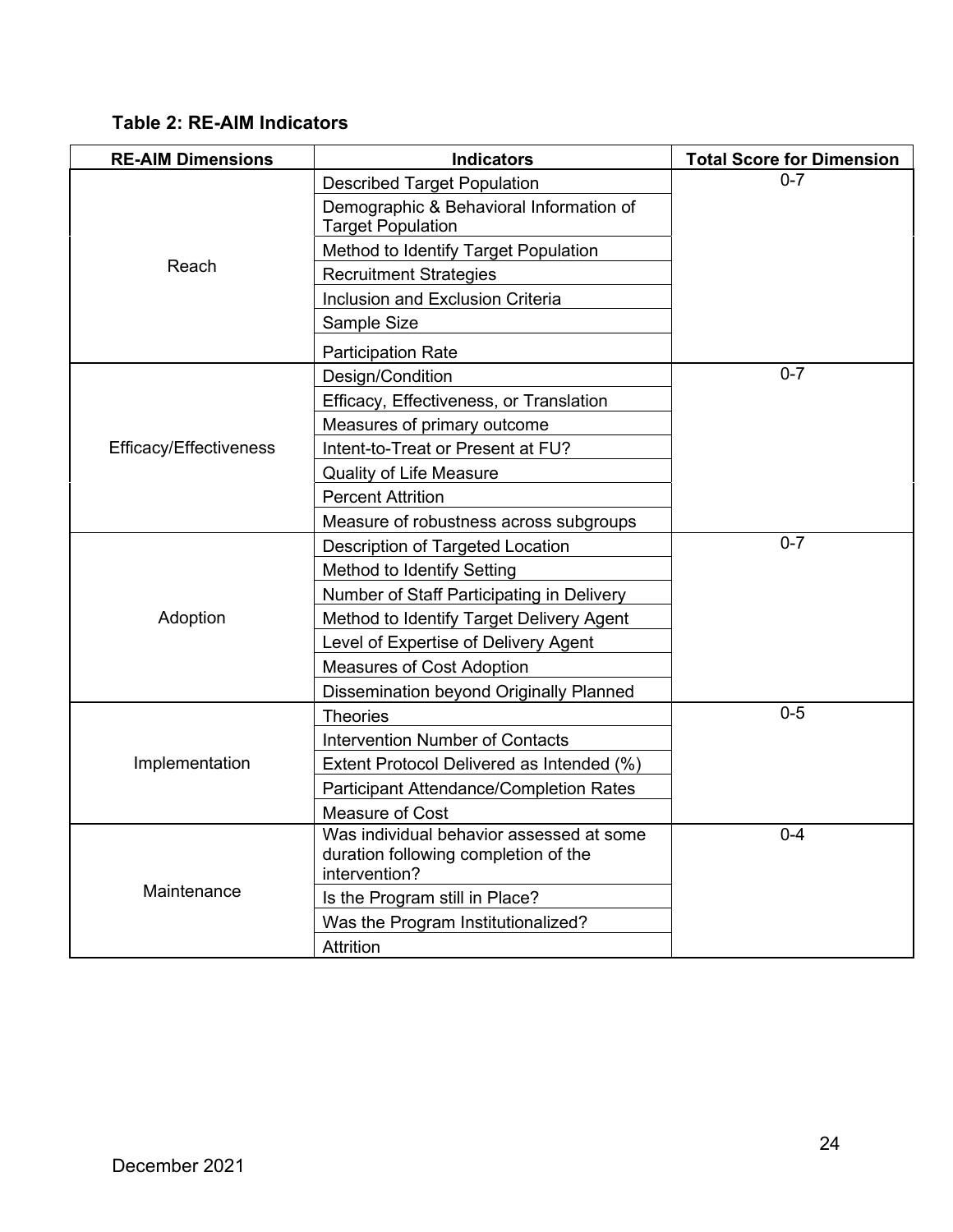## <span id="page-24-0"></span>**REFERENCES**

- Aboelsaad, I. A. F., Hafez, D. M., Almaghraby, A., Abdulmoneim, S. A., El-ganainy, S. O., Hamdy, N. A., Deghidy, E. A., El-Deen, A. E.-S. N., Elrewany, E. M. A., Khalil, A. H. T., Salem, K. M., kabeel, S. G., Elhadi, Y. A. M., Shaaban, R., Alnagar, A., Elsherbeny, E. A. F., Elfeshawy, N. I., Tahoun, M. M., & Ghazy, R. M. (2021). Systematic review and meta-analysis on COVID-19 vaccine hesitancy. *MedRxiv*, 2021.05.15.21257261. <https://doi.org/10.1101/2021.05.15.21257261>
- Adami, C. (2021, October 13). Stanford supports community health workers conducting COVID-19 vaccine outreach in area's Latinx community. *Stanford News*. [https://news.stanford.edu/2021/10/13/stanford-supports-community-health-workers](https://news.stanford.edu/2021/10/13/stanford-supports-community-health-workers-conducting-covid-19-vaccine-outreach-areas-latinx-community/)[conducting-covid-19-vaccine-outreach-areas-latinx-community/](https://news.stanford.edu/2021/10/13/stanford-supports-community-health-workers-conducting-covid-19-vaccine-outreach-areas-latinx-community/)
- Adamsen, C., Bendixen, B., Woodrich-Fernando, M., Goins, T., & Joe, J. R. (2021). Evidence-based health promotion programs among American Indian, Alaska Native, and Native Hawaiian communities. *National Council on Aging*. [https://www.nicoa.org/wp-content/uploads/2021/03/1-FINAL-REPORT-Evidence-Based-](https://www.nicoa.org/wp-content/uploads/2021/03/1-FINAL-REPORT-Evidence-Based-Health-Promotion-Among-AIANNH-Communities.pdf)[Health-Promotion-Among-AIANNH-Communities.pdf](https://www.nicoa.org/wp-content/uploads/2021/03/1-FINAL-REPORT-Evidence-Based-Health-Promotion-Among-AIANNH-Communities.pdf)
- Agranov, M., Elliott, M., & Ortoleva, P. (2021). The importance of social norms against strategic effects: The case of COVID-19 vaccine uptake. *Economics Letters*, *206*, 109979.<https://doi.org/10.1016/J.ECONLET.2021.109979>
- Asare, M., Popelsky, B., Akowuah, E., Lanning, B. A., & Montealegre, J. R. (2021). Internal and external validity of social media and mobile technology-driven HPV vaccination interventions: Systematic review using the reach, effectiveness, adoption, implementation, maintenance (Re-aim) Framework. *Vaccines 2021, 9*(3), 197. <https://doi.org/10.3390/vaccines9030197>
- Association of State and Territorial Health Officials. (2021). Strategies for vaccinating people who are homebased. *ASTHO Briefs*. Retrieved from: [https://www.astho.org/ASTHOBriefs/Strategies-for-Vaccinating-People-Who-Are-](https://www.astho.org/ASTHOBriefs/Strategies-for-Vaccinating-People-Who-Are-Homebased/)[Homebased/](https://www.astho.org/ASTHOBriefs/Strategies-for-Vaccinating-People-Who-Are-Homebased/)
- Attipoe-Dorcoo, S., Delgado, R., Gupta, A., Bennet, J., Oriol, N. E., & Jain, S. H. (2020). Mobile health clinic model in the COVID-19 pandemic: lessons learned and opportunities for policy changes and innovation. *International Journal for Equity in Health 2020 19:1*, *19*(1), 1–5.<https://doi.org/10.1186/S12939-020-01175-7>
- Banach, D. B., Ornstein, K., Factor, S. H., & Soriano, T. A. (2012). Seasonal influenza vaccination among homebound elderly receiving home-based primary care in New York City. *Journal of Community Health*, *37*(1), 10–14. [https://doi.org/10.1007/s10900-011-](https://doi.org/10.1007/s10900-011-9409-z) [9409-z](https://doi.org/10.1007/s10900-011-9409-z)
- Bennett, K. J., Bellinger, J. D., & Probst, J. C. (2010). Receipt of influenza and pneumonia vaccinations: the dual disparity of rural minorities. *Journal of the American Geriatrics Society*, *58*(10), 1896–1902.<https://doi.org/10.1111/J.1532-5415.2010.03084.X>
- Betsch, C., Ulshöfer, C., Renkewitz, F., & Betsch, T. (2011). The influence of narrative v. statistical information on perceiving vaccination risks. *Medical Decision Making: An International Journal of the Society for Medical Decision Making*, *31*(5), 742–753. <https://doi.org/10.1177/0272989X11400419>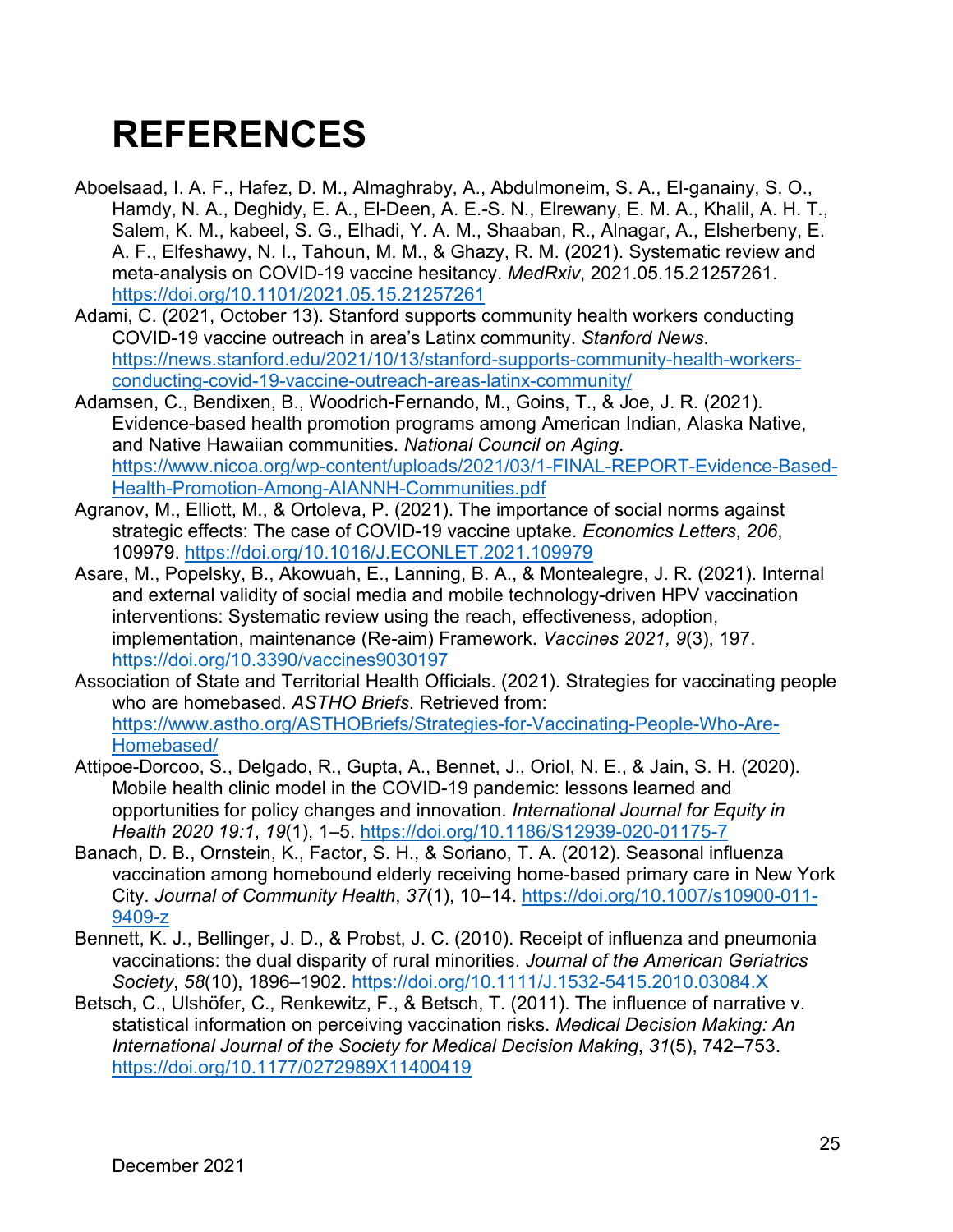- Boakye, E. A., Tobo, B. B., Rojek, R. P., Mohammed, K. A., Geneus, C. J., & Osazuwa-Peters, N. (2017). Approaching a decade since HPV vaccine licensure: Racial and gender disparities in knowledge and awareness of HPV and HPV vaccine. *Human Vaccines & Immunotherapeutics*, 13(11), 2713–2722. <https://doi.org/10.1080/21645515.2017.1363133>
- Brewer, N. T. (2021). What works to increase vaccination uptake. *Academic Pediatrics*, *21*(4), S9–S16.<https://doi.org/10.1016/J.ACAP.2021.01.017>
- Brewer, N. T., Chapman, G. B., Rothman, A. J., Leask, J., & Kempe, A. (2017). Increasing vaccination: Putting psychological science into action. *Psychological Science in the Public Interest: A Journal of the American Psychological Society*, *18*(3), 149–207. <https://doi.org/10.1177/1529100618760521>
- Brown, K. v. (Host). (2021). Prognosis Breakthrough: Doubt. (No. 1-6) *Bloomberg*. [Audio podcast episodes] Available at:<https://www.bloomberg.com/prognosis-podcast>
- Bruine De Bruin, W., Parker, A. M., Galesic, M., & Vardavas, R. (2019). Reports of social circles' and own vaccination behavior: A national longitudinal survey. *Health Psychology*, *38*(11), 975–983.<https://doi.org/10.1037/hea0000771>
- Bryant, K. B., Moran, A. E., Kazi, D. S., Zhang, Y., Penko, J., Ruiz-Negrón, N., Coxson, P., Blyler, C. A., Lynch, K., Cohen, L. P., Tajeu, G. S., Fontil, V., Moy, N. B., Ebinger, J. E., Rader, F., Bibbins-Domingo, K., & Bellows, B. K. (2021). Cost-effectiveness of hypertension treatment by pharmacists in black barbershops. *Circulation*, *143*, 2384– 2394.<https://doi.org/10.1161/CIRCULATIONAHA.120.051683>
- Callaghan, T., Moghtaderi, A., Lueck, J. A., Hotez, P., Strych, U., Dor, A., Fowler, E. F., & Motta, M. (2021). Correlates and disparities of intention to vaccinate against COVID-19. *Social Science & Medicine*, *272*, 113638. <https://doi.org/10.1016/J.SOCSCIMED.2020.113638>
- Centers for Disease Control and Prevention. (2017). *CDC and Indian country working together*. Retrieved from: [https://www.cdc.gov/chronicdisease/pdf/CDC-indian](https://www.cdc.gov/chronicdisease/pdf/CDC-indian-country.pdf)[country.pdf](https://www.cdc.gov/chronicdisease/pdf/CDC-indian-country.pdf)
- Centers for Disease Control and Prevention. (2021a). *COVID-19 Vaccine Allocation Transfer and Redistribution for IHS and Tribal Facilities*. Retrieved from: <https://www.cdc.gov/vaccines/covid-19/planning/ihs-redistribution.html>
- Centers for Disease Control and Prevention. (2021b, September 9). *COVID-19 Vaccine Equity for Racial and Ethnic Minority Groups*. Retrieved from: [https://www.cdc.gov/coronavirus/2019-ncov/community/health-equity/vaccine](https://www.cdc.gov/coronavirus/2019-ncov/community/health-equity/vaccine-equity.html)[equity.html](https://www.cdc.gov/coronavirus/2019-ncov/community/health-equity/vaccine-equity.html)
- Centers for Disease Control and Prevention. (2021c, September 23). *COVIDVaxView Interactive!* [https://www.cdc.gov/vaccines/imz](https://www.cdc.gov/vaccines/imz-managers/coverage/covidvaxview/interactive.html)[managers/coverage/covidvaxview/interactive.html](https://www.cdc.gov/vaccines/imz-managers/coverage/covidvaxview/interactive.html)
- Coady, M. H., Galea, S., Blaney, S., Ompad, D. C., Sisco, S., & Vlahov, D. (2008). Project VIVA: A multilevel community-based intervention to increase influenza vaccination rates among hard-to-reach populations in New York City. *American Journal of Public Health*, *98*(7), 1314–1321.<https://doi.org/10.2105/AJPH.2007.119586>
- Compernolle, S., de Cocker, K., Lakerveld, J., Mackenbach, J. D., Nijpels, G., Oppert, J. M., Rutter, H., Teixeira, P. J., Cardon, G., & de Bourdeaudhuij, I. (2014). A RE-AIM evaluation of evidence-based multi-level interventions to improve obesity-related behaviours in adults: A systematic review (the SPOTLIGHT project). *International*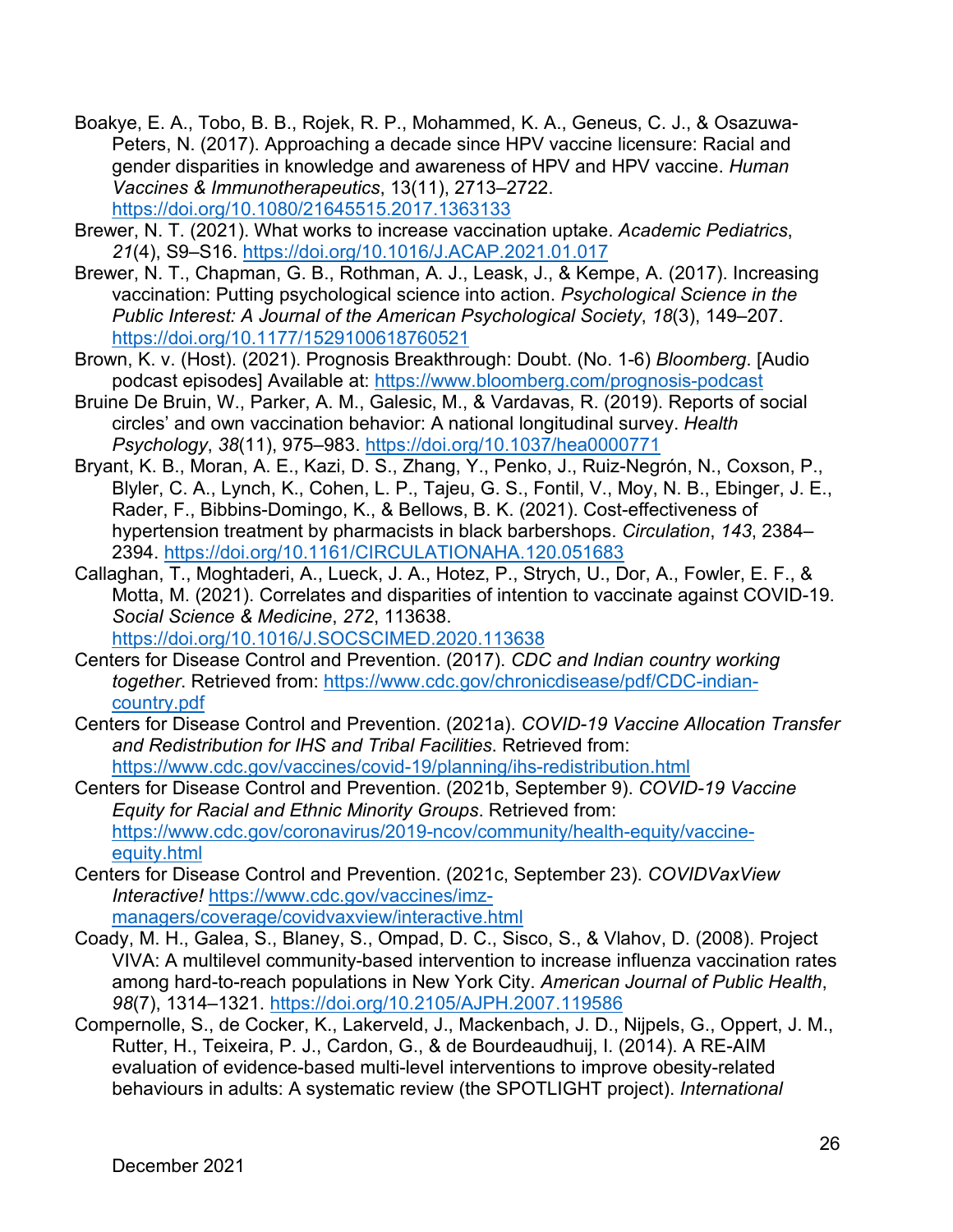*Journal of Behavioral Nutrition and Physical Activity*, *11*(1), 1–13. <https://ijbnpa.biomedcentral.com/articles/10.1186/s12966-014-0147-3>

- Daniels, N. A., Juarbe, T., Moreno-John, G., & Pérez-Stable, E. J. (2007). Effectiveness of adult vaccination programs in faith-based organizations. *Ethnicity & Disease, 17* (1 Suppl 1): S15-22<https://pubmed.ncbi.nlm.nih.gov/17598312/>
- Dawson, M. (2020, September 5). *Why the culture of black barbershops is so important*. New York Post - Living. [https://nypost.com/2020/09/05/why-the-culture-of-black](https://nypost.com/2020/09/05/why-the-culture-of-black-barbershops-is-so-important/)[barbershops-is-so-important/](https://nypost.com/2020/09/05/why-the-culture-of-black-barbershops-is-so-important/)
- *El Centro Inc.* (n.d.). Retrieved October 26, 2021, from<https://www.elcentroinc.com/>
- Evidence-Based Cancer Control Programs. (n.d.). *Dose HPV: Development of systems and education for HPV vaccination.* Retrieved October 26, 2021, from <https://ebccp.cancercontrol.cancer.gov/programDetails.do?programId=25930477>
- Garcia-Navarro, & Artiga, S. (2021). *How the demographics of COVID-19 deaths has changed since vaccinations became available*. NPR. Retrieved from: [https://www.npr.org/2021/10/03/1042802535/how-the-demographics-of-covid-19](https://www.npr.org/2021/10/03/1042802535/how-the-demographics-of-covid-19-deaths-has-changed-since-vaccinations-became-av) [deaths-has-changed-since-vaccinations-became-av](https://www.npr.org/2021/10/03/1042802535/how-the-demographics-of-covid-19-deaths-has-changed-since-vaccinations-became-av)
- Geana, M. v., Greiner, K. A., Cully, A., Talawyma, M., & Daley, C. M. (2012). Improving health promotion to American Indians in the Midwest United States: Preferred sources of health information and its use for the medical encounter. *Journal of Community Health*, *37*(6), 1253.<https://doi.org/10.1007/S10900-012-9564-X>
- Glasgow, R. E., Vogt, T. M., & Boles, S. M. (2011). Evaluating the public health impact of health promotion interventions: the RE-AIM framework. *89*(9), 1322–1327. <https://doi.org/10.2105/AJPH.89.9.1322>
- Grohskopf, L. A., Liburd, L. C., & Redfield, R. R. (2020). Addressing influenza vaccination disparities during the COVID-19 pandemic. *JAMA*, *324*(11), 1029–1030. <https://doi.org/10.1001/JAMA.2020.15845>
- Hannings, A. N., Duke, L. J., Logan, L. D., Upchurch, B. L., Kearney, J. C., Darley, A., Welch, L. H., Brooks, K. L., & McElhannon, M. B. (2019). Patient perceptions of student pharmacist–run mobile influenza vaccination clinics. *Journal of the American Pharmacists Association*, *59*(2), 228-231.e1. <https://doi.org/10.1016/J.JAPH.2018.10.018>
- Hassanein, N. (2021, June 2). *Biden teams up with Black barbershops, salons to boost COVID vaccines*. USA Today – Health. Retrieved from: [https://www.usatoday.com/story/news/health/2021/06/02/biden-teams-up-black](https://www.usatoday.com/story/news/health/2021/06/02/biden-teams-up-black-barbershops-salons-boost-covid-vaccines/7507768002/)[barbershops-salons-boost-covid-vaccines/7507768002/](https://www.usatoday.com/story/news/health/2021/06/02/biden-teams-up-black-barbershops-salons-boost-covid-vaccines/7507768002/)
- Health Leads. (2021). *Vaccine Equity Cooperative: Ensuring racial equity in COVID-19 vaccine development and distribution.* Health Leads. Available at: *<https://healthleadsusa.org/equitable-vaccine-distribution-project/>*
- Hill, C., Powers, B., AB, S., Bennet, J., Vavasis, A., & Oriol, N. (2014). Mobile health clinics in the era of reform. *American Journal of Managed Care*, *20*(3). <https://www.ajmc.com/view/mobile-health-clinics-in-the-era-of-reform>
- Hopfer, S. (2012). Effects of a narrative HPV vaccination intervention aimed at reaching college women: A randomized controlled trial. *Prevention Science*, *13*(2), 173–182. <https://doi.org/10.1007/s11121-011-0254-1>
- Indian Health Service. (2021, August). *COVID-19 Vaccine Plan*. Indian Health Service. <https://www.ihs.gov/coronavirus/vaccine/>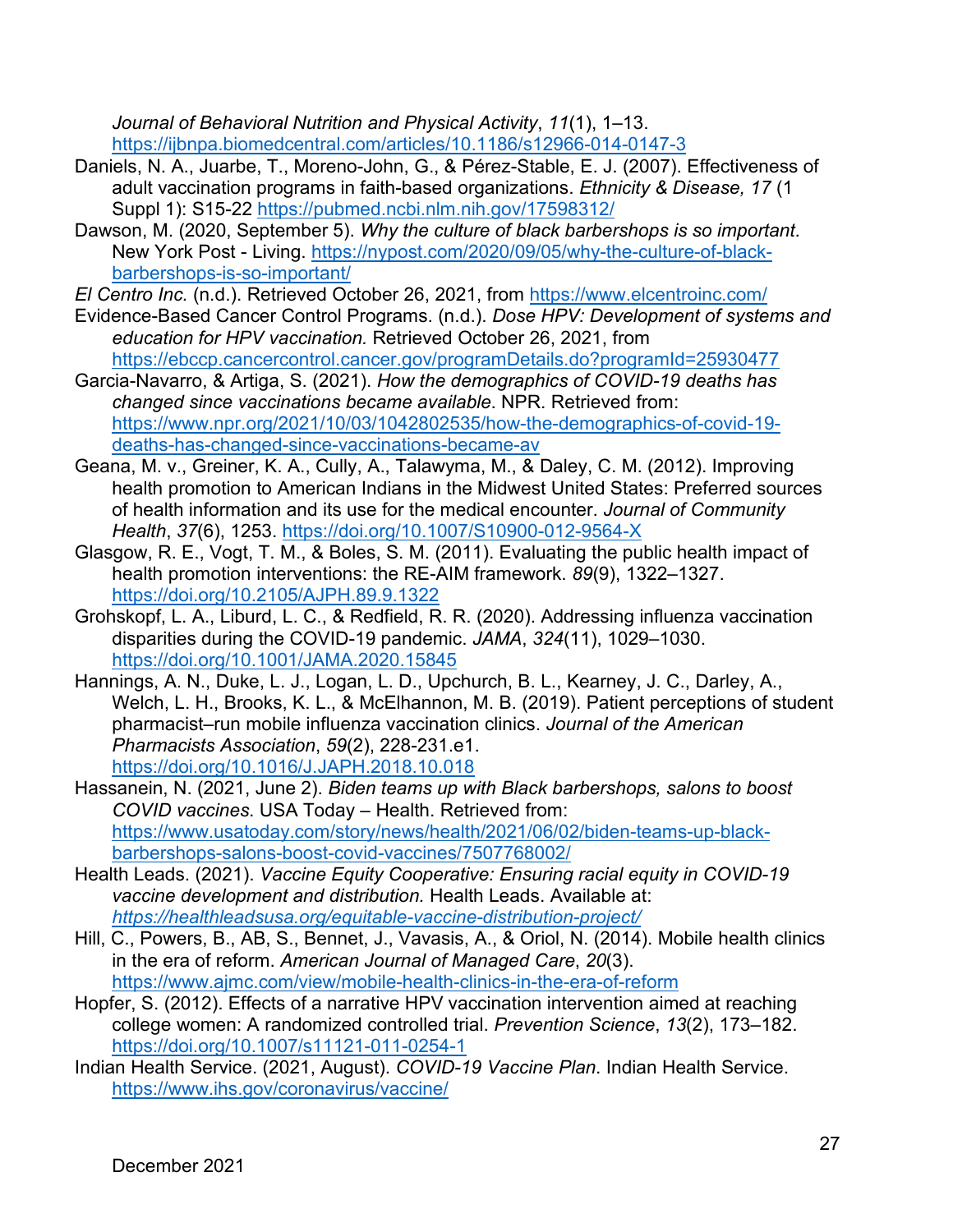- Indiana Department of Homeland Security. (n.d.). Homebound Hoosier EMS vaccine administration program manual. Retrieved October 26, 2021, from <https://www.in.gov/dhs/files/EMS-Vaccine-Program-Manual.pdf>
- Institute for Healthcare Improvement. (n.d.). *Use Proven Provider Education Methods*. Retrieved October 26, 2021, from [http://www.ihi.org/resources/Pages/Changes/UseProvenProviderEducationMethods.asp](http://www.ihi.org/resources/Pages/Changes/UseProvenProviderEducationMethods.aspx) [x](http://www.ihi.org/resources/Pages/Changes/UseProvenProviderEducationMethods.aspx)
- Kameir, R. (2017, October 23). *5 Black Barbers on Why Barbershops are Sacred Spaces.*  Fader - Culture. Retrieved from: [https://www.thefader.com/2017/10/23/black](https://www.thefader.com/2017/10/23/black-barbershops-photo-essay-interview)[barbershops-photo-essay-interview](https://www.thefader.com/2017/10/23/black-barbershops-photo-essay-interview)
- Kaufman, B. G., Thomas, S. R., Randolph, R. K., Perry, J. R., Thompson, K. W., Holmes, G. M., & Pink, G. H. (2016). The Rising rate of rural hospital Closures. *The Journal of Rural Health*, *32*(1), 35–43.<https://doi.org/10.1111/JRH.12128>
- Kawczak, S., Mooney, M., Mitchner, N., Senatore, V., & Stoller, J. K. (2020). The impact of a quality improvement continuing medical education intervention on physicians' vaccination practice: A controlled study. *Human Vaccines & Immunotherapeutics*, *16*(11), 2809.<https://doi.org/10.1080/21645515.2020.1737457>
- Kazi, D. S., Wei, P. C., Penko, J., Bellows, B. K., Coxson, P., Bryant, K. B., Fontil, V., Blyler, C. A., Lyles, C., Lynch, K., Ebinger, J., Zhang, Y., Tajeu, G. S., Boylan, R., Pletcher, M. J., Rader, F., Moran, A. E., & Bibbins-Domingo, K. (2021). Scaling up pharmacist-led blood pressure control programs in black barbershops: Projected population health impact and value. *Circulation*, *143*, 2406–2408. <https://doi.org/10.1161/CIRCULATIONAHA.120.051782>
- Kim, K., Choi, J. S., Choi, E., Nieman, C. L., Joo, J. H., Lin, F. R., Gitlin, L. N., & Han, H.-R. (2016). Effects of community-based health worker interventions to improve chronic disease management and care among vulnerable populations: A systematic review. *106*(4), e3–e28.<https://doi.org/10.2105/AJPH.2015.302987>
- Kim, M., Lee, H., Kiang, P., Aronowitz, T., Sheldon, L. K., Shi, L., & Allison, J. J. (2020). A storytelling intervention in a mobile, web-based platform: A pilot RCT to evaluate the preliminary effectiveness to promote HPV vaccination in Korean American college women. *Health Education & Behavior: The Official Publication of the Society for Public Health Education*, *47*(2), 258.<https://doi.org/10.1177/1090198119894589>
- Kim Yeary, K. H. C., Cornell, C. E., Turner, J., Moore, P., Bursac, Z., Prewitt, T. E., & West, D. S. (2011). Feasibility of an evidence-based weight loss intervention for a faith-based, rural, African American population. *Preventing Chronic Disease*, *8*(6). <https://pubmed.ncbi.nlm.nih.gov/22005639/>
- Kuru, O., Stecula, D., Lu, H., Ophir, Y., Chan, M. S., Winneg, K., Jamieson, K. H., & Albarracín, D. (2021). The effects of scientific messages and narratives about vaccination. *PLOS ONE*, *16*(3), e0248328. <https://doi.org/10.1371/JOURNAL.PONE.0248328>
- Largent, E. A., & Miller, F. G. (2021). Problems with paying people to be vaccinated against COVID-19. *JAMA*, *325*(6), 534–535.<https://doi.org/10.1001/JAMA.2020.27121>
- Lee, K. C., Al-Ramahi, N., Hahn, L., Donnell, T., Schonewolf, L. J., Khan, N., Khatri, U. G., Pearlman, E., Balachandran, M., Asch, D. A., Herndon, W. L., Mallozzi, C., Green-McKenzie, J., Kasbekar, N., Cullom, C., Carney, S., William Shaw, R., Sullivan, P., Okala, P., Brennan, P. J., South, E. (2021). Operationalizing equity: A rapid-cycle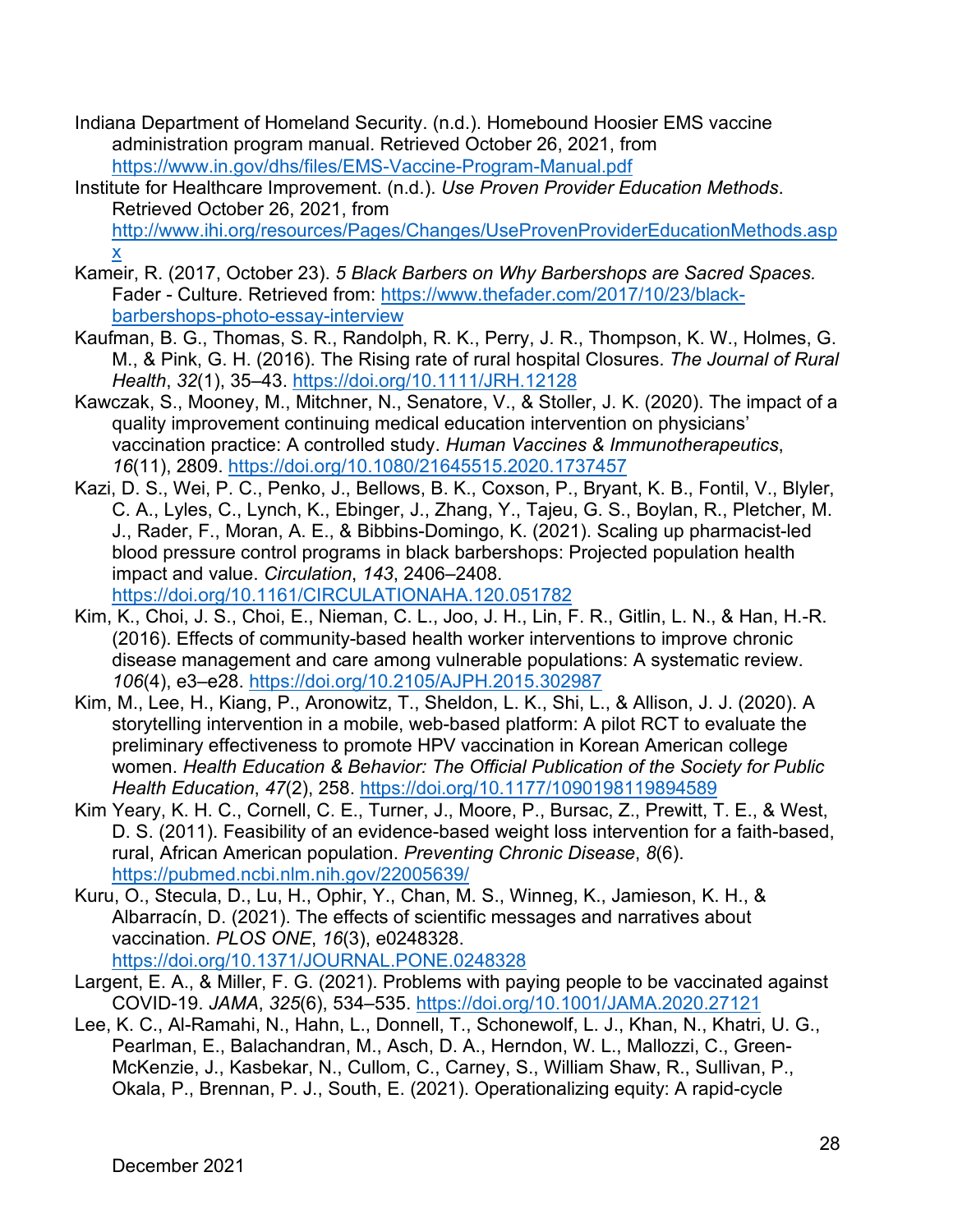innovation approach to COVID-19 vaccination in Black neighborhoods. *New England Journal of Medicine - Commentary*.

<https://catalyst.nejm.org/doi/full/10.1056/CAT.21.0094>

- Lien, C., Raimo, J., Abramowitz, J., Khanijo, S., Kritharis, A., Mason, C., Jarmon, C. H., Nash, I. S., & Carney, M. T. (2013). Community healthcare delivery post-hurricane sandy: Lessons from a mobile health unit. *Journal of Community Health. 39:3*, 599–605. <https://doi.org/10.1007/S10900-013-9805-7>
- Lucero, E. (2011). From tradition to evidence: Decolonization of the evidence-based practice system. *Journal of Psychoactive Drugs*. *43*(4), 319–324. <https://doi.org/10.1080/02791072.2011.628925>
- Mbah, M. L. N., Liu, J., Bauch, C. T., Tekel, Y. I., Medlock, J., Meyers, L. A., & Galvani, A. P. (2012). The impact of imitation on vaccination behavior in social contact networks. *PLOS Computational Biology*, *8*(4), e1002469. <https://doi.org/10.1371/JOURNAL.PCBI.1002469>
- Mendenhall, T. J., Berge, J. M., Harper, P., GreenCrow, B., LittleWalker, N., WhiteEagle, S., & BrownOwl, S. (2010). The Family Education Diabetes Series (FEDS): communitybased participatory research with a midwestern American Indian community. *Nursing Inquiry*, *17*(4), 359–372.<https://doi.org/10.1111/J.1440-1800.2010.00508.X>
- Minority Health CDC. (n.d.). *Community Health Workers (Promotores)*. Retrieved October 26, 2021, from<https://www.cdc.gov/minorityhealth/promotores/index.html>
- Murphy, T., & Marema, T. (2021, October 26). Gap between rural and urban vaccination rates narrows slightly. *Daily Yonder – Coronavirus*. [https://dailyyonder.com/gap](https://dailyyonder.com/gap-between-rural-and-urban-vaccination-rates-narrows-slightly/2021/10/26/)[between-rural-and-urban-vaccination-rates-narrows-slightly/2021/10/26/](https://dailyyonder.com/gap-between-rural-and-urban-vaccination-rates-narrows-slightly/2021/10/26/)
- Nadison, M., Flamm, L. J., Roberts, A., Staton, T., Wiener, L., Locke, J., Bullock, E., Loftus, B., Carpenter, C., Sadler, M., & Horberg, M. A. (2021). Kaiser Permanente's good health & great hair program: Partnering with barbershops and beauty salons to advance health equity in West Baltimore, Maryland. *Journal of Public Health Management and Practice*.<https://doi.org/10.1097/PHH.0000000000001381>
- National Center for Immunization and Respiratory Diseases (CDC). (2021). A guide for community partners: Increasing COVID-19 vaccine uptake among members of racial and ethnic minority communities. [https://www.cdc.gov/vaccines/covid-](https://www.cdc.gov/vaccines/covid-19/downloads/guide-community-partners.pdf)[19/downloads/guide-community-partners.pdf](https://www.cdc.gov/vaccines/covid-19/downloads/guide-community-partners.pdf)
- National Governors Association. (2021). Partnering with tribal nations for COVID-19 vaccinations: A case study of Alaska. *National Governors Association Publications*. [https://www.nga.org/center/publications/partnering-with-tribal-nations-for-covid-19](https://www.nga.org/center/publications/partnering-with-tribal-nations-for-covid-19-vaccinations-a-case-study-of-alaska/) [vaccinations-a-case-study-of-alaska/](https://www.nga.org/center/publications/partnering-with-tribal-nations-for-covid-19-vaccinations-a-case-study-of-alaska/)
- Ndugga, N., Hill, L., Artiga, S., & Haldar, S. (2021, October 26). *Latest Data on COVID-19 Vaccinations by Race/Ethnicity*. Kaiser Family Foundation - Coronavirus (COVID-19). Available at [https://www.kff.org/coronavirus-covid-19/issue-brief/latest-data-on-covid-19](https://www.kff.org/coronavirus-covid-19/issue-brief/latest-data-on-covid-19-vaccinations-by-race-ethnicity/) [vaccinations-by-race-ethnicity/](https://www.kff.org/coronavirus-covid-19/issue-brief/latest-data-on-covid-19-vaccinations-by-race-ethnicity/)
- Nyhan, B., Reifler, J., & Richey, S. (2012). The role of social networks in influenza vaccine attitudes and intentions among college students in the Southeastern United States. *Journal of Adolescent Health*, *51*(3), 302–304. <https://doi.org/10.1016/J.JADOHEALTH.2012.02.014>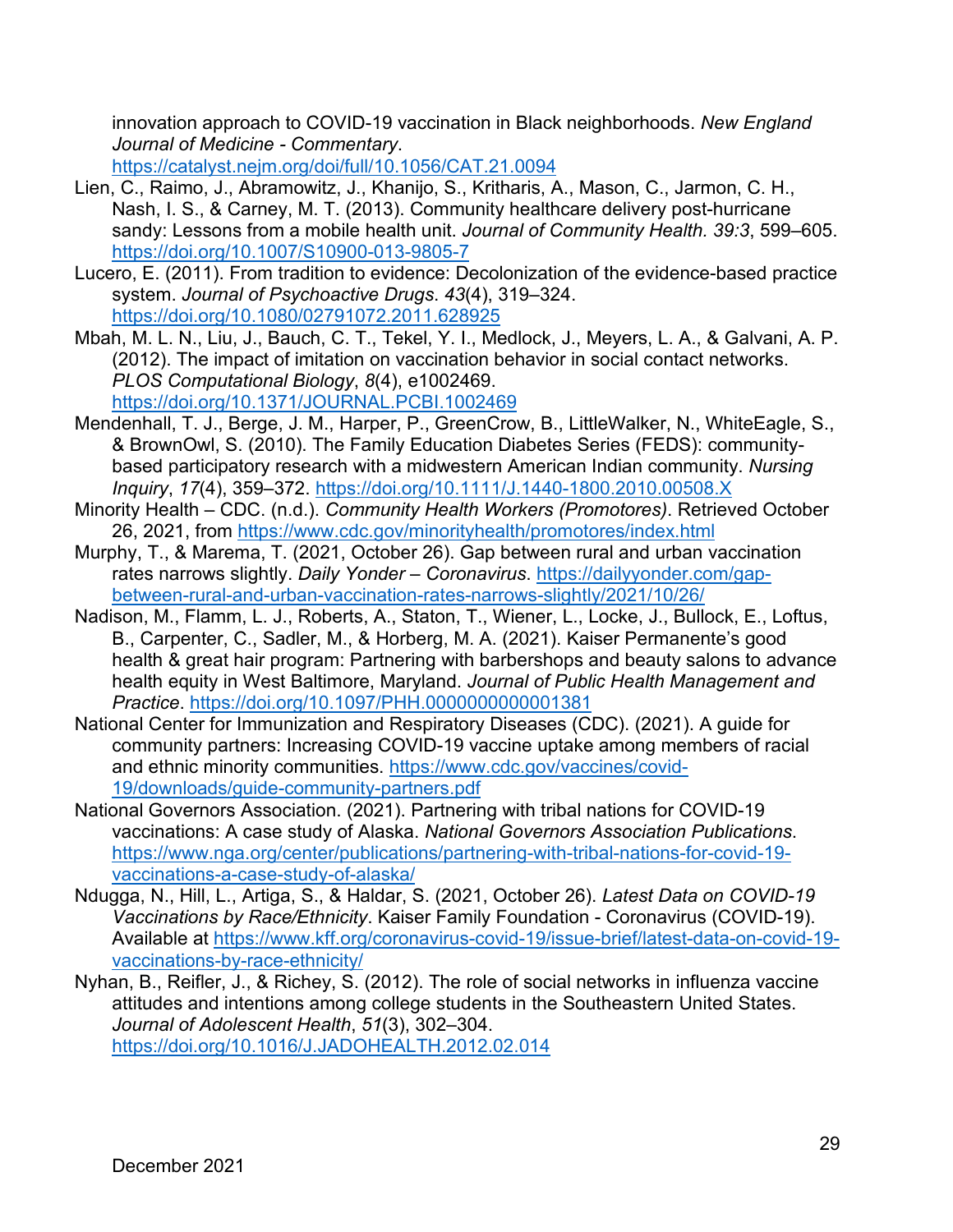- Oriol, N. E., Cote, P. J., Vavasis, A. P., Bennet, J., DeLorenzo, D., Blanc, P., & Kohane, I. (2009). Calculating the return on investment of mobile healthcare. *BMC Medicine 2009 7:1*, *7*(1), 1–6.<https://doi.org/10.1186/1741-7015-7-27>
- Pahud, B., Elizabeth Williams, S., Lee, B. R., Lewis, K. O., Middleton, D. B., Clark, S., & Humiston, S. G. (2020). A randomized controlled trial of an online immunization curriculum. *Vaccine*, *38*(46), 7299–7307. <https://doi.org/10.1016/J.VACCINE.2020.09.043>
- Palmer, K. N. B., Rivers, P. S., Melton, F. L., McClelland, D. J., Hatcher, J., Marrero, D. G., Thomson, C. A., & Garcia, D. O. (2021). Health promotion interventions for African Americans delivered in U.S. barbershops and hair salons- a systematic review. *BMC Public Health 2021 21:1*, *21*(1), 1–21.<https://doi.org/10.1186/S12889-021-11584-0>
- Parry, M. F., Grant, B., Iton, A., Parry, P. D., & Baranowsky, D. (2004). Influenza vaccination: a collaborative effort to improve the health of the community. *Infection Control and Hospital Epidemiology*, *25*(11), 929–932.<https://doi.org/10.1086/502322>
- Plater, R. (2021, October 4). Black, latino communities have higher COVID-19 death rate. *Health News - HealthLine*. [https://www.healthline.com/health-news/why-black-native](https://www.healthline.com/health-news/why-black-native-american-and-latino-communities-experience-higher-covid-19-death-rates)[american-and-latino-communities-experience-higher-covid-19-death-rates](https://www.healthline.com/health-news/why-black-native-american-and-latino-communities-experience-higher-covid-19-death-rates)
- Quinn, S., Hilyard, K., Jamison, A., An, J., Hancock, G., Musa, D., & Freimuth, V. (2017). The influence of social norms on flu vaccination among African American and White adults. *Health Education Research*, *32*(6), 473–486. <https://doi.org/10.1093/HER/CYX070>
- Reader, R. (2021, August 11). *Why barbershops are key to Biden's vaccine push*. Fast Company. [https://www.fastcompany.com/90662579/barbershops-covid-19-vaccines](https://www.fastcompany.com/90662579/barbershops-covid-19-vaccines-shots-at-the-shops)[shots-at-the-shops](https://www.fastcompany.com/90662579/barbershops-covid-19-vaccines-shots-at-the-shops)
- Rural Health Information Hub. (n.d.-a). *Health Education Strategies - Rural Health Promotion and Disease Prevention Toolkit*. Retrieved October 25, 2021, from <https://www.ruralhealthinfo.org/toolkits/health-promotion/2/strategies/health-education>
- Rural Health Information Hub. (n.d.-b). *Promotora de Salud/Lay Health Worker Program Models - RHIhub Community Health Workers Toolkit*. Retrieved October 26, 2021, from <https://www.ruralhealthinfo.org/toolkits/community-health-workers/2/layhealth>
- Rutten, L. J. F., Zhu, X., Leppin, A. L., Ridgeway, J. L., Swift, M. D., Griffin, J. M., Sauver, J. L. S., Virk, A., & Jacobson, R. M. (2021). Evidence-based strategies for clinical organizations to address COVID-19 vaccine hesitancy. *Mayo Clinic Proceedings*, *96*(3), 699.<https://doi.org/10.1016/J.MAYOCP.2020.12.024>
- Song, Z., Hill, C., Bennet, J., Vavasis, A., & Oriol, N. E. (2013). Mobile clinic in Massachusetts associated with cost savings from lowering blood pressure and emergency department use. *Health Affairs (Project Hope)*, *32*(1), 36. <https://doi.org/10.1377/HLTHAFF.2011.1392>
- Stack, L. (2021, October 13). How black churches are encouraging vaccines in New York *.*  New York Times. [https://www.nytimes.com/2021/10/09/nyregion/covid-vaccinations](https://www.nytimes.com/2021/10/09/nyregion/covid-vaccinations-black-churches.html)[black-churches.html](https://www.nytimes.com/2021/10/09/nyregion/covid-vaccinations-black-churches.html)
- The Community Guide. (2016, February). *Vaccination: Home Visits*. Retrieved from: [https://www.thecommunityguide.org/findings/vaccination-programs-home-visits](https://www.thecommunityguide.org/findings/vaccination-programs-home-visits-increase-vaccination-rates)[increase-vaccination-rates](https://www.thecommunityguide.org/findings/vaccination-programs-home-visits-increase-vaccination-rates)
- Traeger, M., Thompson, A., Dickson, E., & Provencio, A. (2006). Bridging disparity: A multidisciplinary approach for influenza vaccination in an American Indian community.